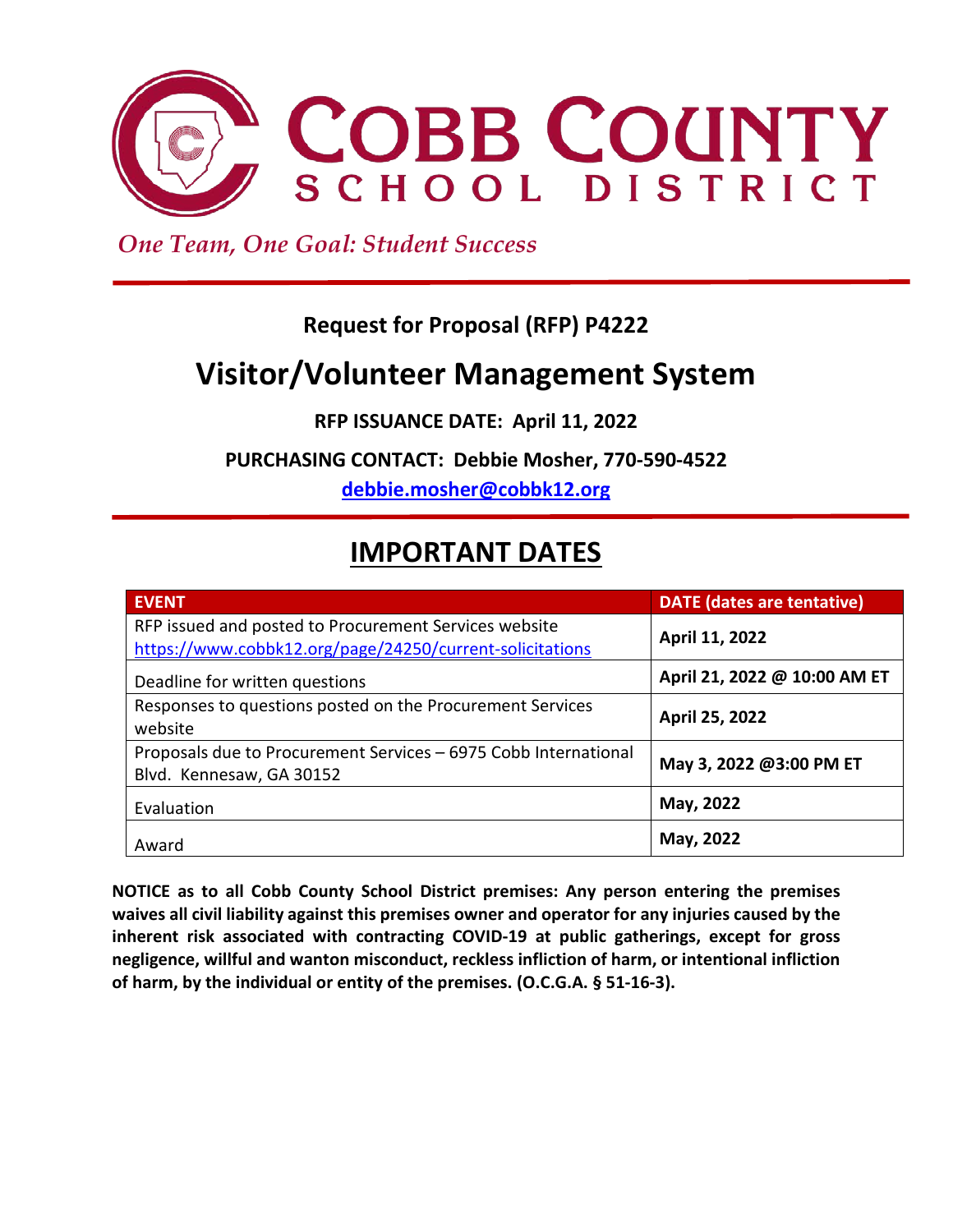

*Procurement Services Department* **www.cobbk12.org** *One Team, One Goal: Student Success*

514 Glover Street Marietta, GA 30060 Telephone: (770) 426-3300

**April 11, 2022**

TO ALL VENDORS:

Cobb County School District (CCSD) invites proposals for furnishing goods and/or services required for **"Request For Proposal (RFP) P4222, Visitor/Volunteer Management System"** as described in this document.

The CCSD Procurement Services Department General Terms and Conditions are hereby acknowledged, understood, and agreed to by the parties and are hereby fully incorporated into the solicitation document and the resulting contract. Refer to the CCSD Procurement Services website for the complete General Terms and Conditions. Go to [www.cobbk12.org.](http://www.cobbk12.org/) From this screen, select **"Menu",** select **"Departments"**, choose **"Procurement Services"** and find the link to **"General Terms and Conditions"** located in the center of the page.

Vendors are instructed to read carefully all terms, conditions, specifications, and requirements in this RFP. Vendors are required to complete and return all forms in their entirety. Questions regarding the proposal should be directed in writing to Debbie Mosher at [debbie.mosher@cobbk12.org.](mailto:debbie.mosher@cobbk12.org) Only questions received prior to **10:00 AM, April 21, 2022** shall be considered. Answers will be posted to the CCSD Current Solicitations website by **April 25, 2022.**

All proposals submitted must be in a sealed envelope marked with your company name and **"RFP P4222 & Visitor/Volunteer Management System".** Please deliver your proposal to Cobb County School District, Procurement Services Department, Suite D, 6975 Cobb International Blvd., Kennesaw, Georgia 30152. **Attn: Debbie Mosher, 770-590-4522.**

The proposal acceptance period will close on **May 3, 2022 at 3:00 PM Eastern Time.** Please allow ample time for delivery. Proposals submitted after the due date/time will not be accepted, however, proposals can be submitted before the due date/time.

CCSD reserves the right to accept or reject any or all proposals and to waive any technicalities or informalities.

Your interest and participation in the CCSD solicitation process is appreciated.

Sincerely,

Barbara Bates, CPPB, NIGP-CPP Director of Procurement Services

**BOARD OF EDUCATION** David Chastain, *Chair* • David Banks, *Vice Chair* Randy Scamihorn • Jaha Howard • Leroy Tre' Hutchins • Charisse Davis • Brad Wheeler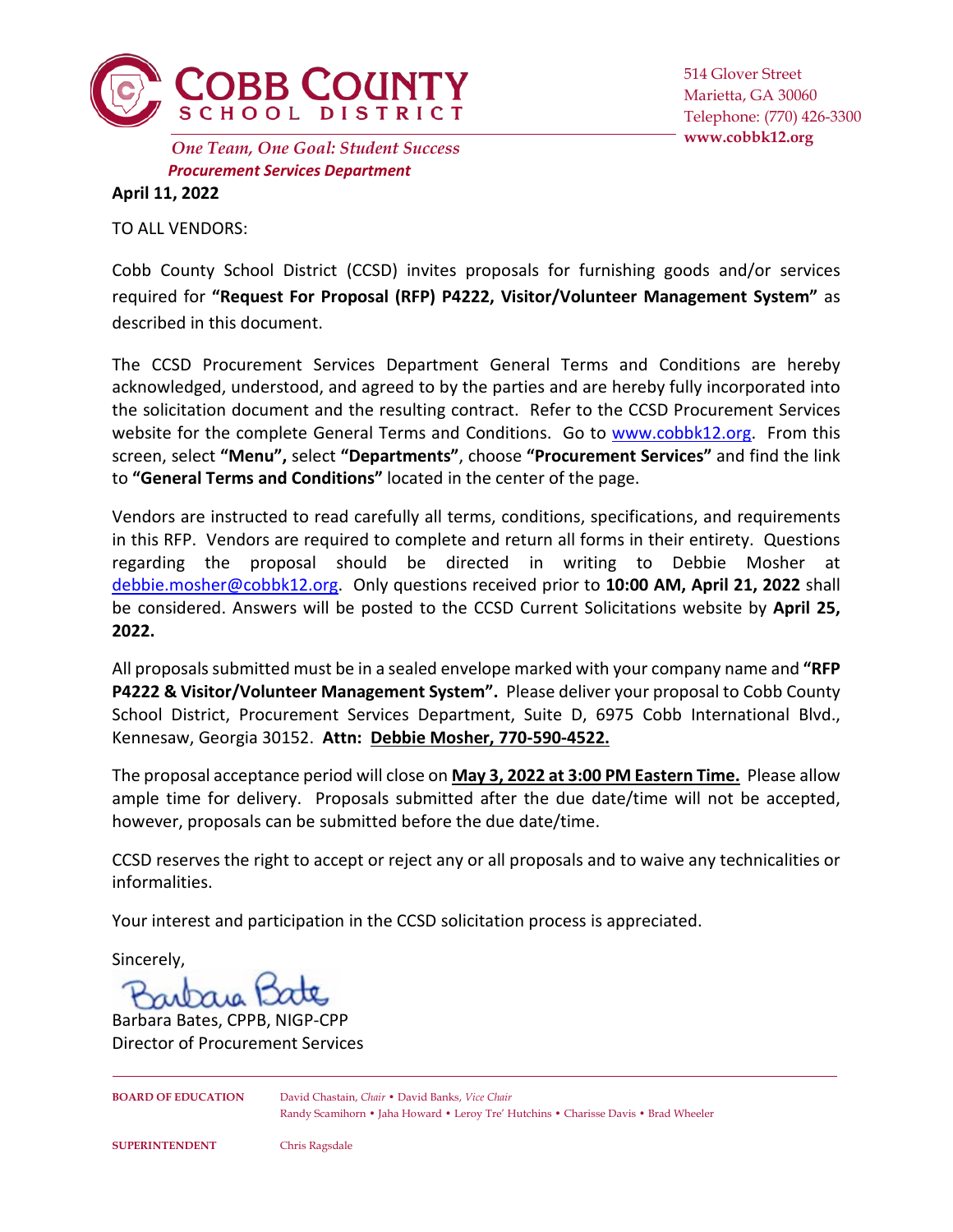## COBB COUNTY SCHOOL DISTRICT MARIETTA, GEORGIA PROCUREMENT SERVICES DEPARTMENT

## **TABLE OF CONTENTS**

| <b>Section</b>                                            | Page $#(s)$ |
|-----------------------------------------------------------|-------------|
| <b>Submission Requirements</b>                            | $4 - 7$     |
| <b>Special Terms and Conditions</b>                       | $8 - 20$    |
| Conflict of Interest                                      | 21          |
| Georgia Security and Immigration Compliance Act Documents | $22 - 26$   |
| Disclosure of Lobbying Activities                         | $27 - 28$   |
| Acknowledgement and Agreement                             | 29          |
| Cost Proposal Form                                        | 30          |
| "No Response" Reply Form                                  | 31          |
| Checklist                                                 | 32          |
| Label                                                     | 33          |
| <b>School List</b>                                        | 34-36       |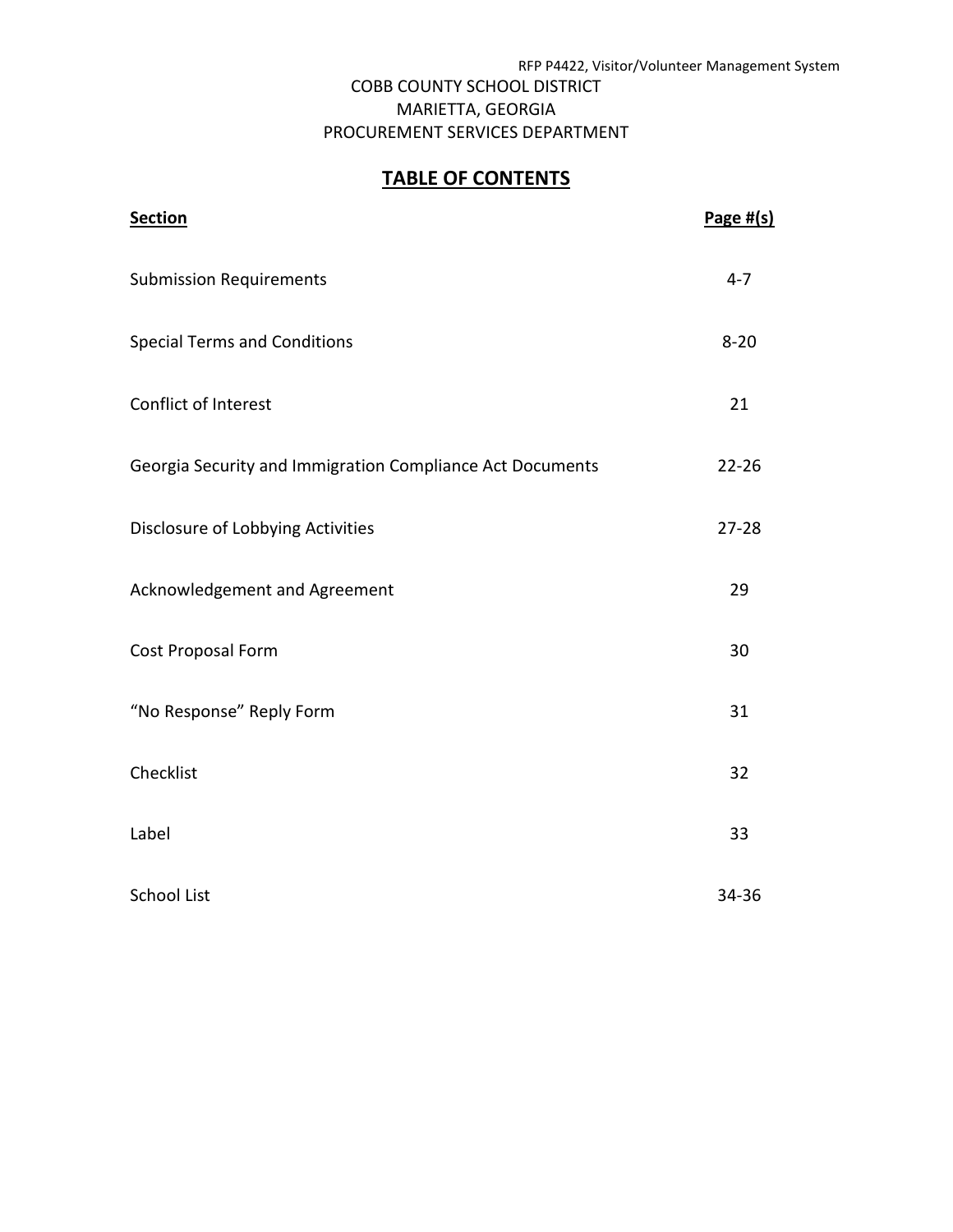## **1.0 COMMUNICATIONS WITH CCSD STAFF**

- **1.1** All communications concerning this RFP must be submitted in writing by email to the CCSD Procurement Services Department. Email to [debbie.mosher@cobbk12.org](mailto:debbie.mosher@cobbk12.org) is the preferred method of communication. Only written questions submitted via email will be accepted. Only written responses distributed by the Procurement Services Department will be binding upon the CCSD. The Procurement Services Department, in its discretion, may call upon user departments for clarification in their area of expertise.
- **1.2** From the issue date of this RFP until completion of the entire solicitation process and announcement of award notification, all vendor communication must be authorized by the Procurement Services Department including but not limited to communications with school system employees and/or contracted agents related to this RFP. Violation of this provision may result in rejection of the vendor's response.
- **1.3** It is the vendor's responsibility to check the CCSD Current Solicitations website for any addenda, responses to vendor questions, or other communications that may be issued or released during the solicitation period. Following receipt of vendor responses to a solicitation, it is the vendor's responsibility to be available via email and phone during the review process in the event clarification or additional information is required. If clarification or additional information is requested, the responsibility rests on the vendor to ensure that CCSD receives requested information before the deadline(s) indicated.

## **2.0 SUBMISSION OF PROPOSALS**

- **2.1** Responses must be on the forms furnished within this RFP and completed in their entirety. Proposals must be submitted in a sealed envelope marked with your company name and "**RFP P4222, Visitor/Volunteer Management System"** clearly marked on the outside of the envelope. **Additionally, CCSD requests that all responses be submitted in electronic form via USB flash drive or CD. PDF format is acceptable unless otherwise stated.**
- **2.2** Vendors are instructed to read all terms, conditions, and specifications as outlined in the RFP carefully. Responses must be either typed or written in ink. Any correction made within the RFP submission (white-out or strikethrough) must be initialed by an authorized representative of the company submitting the proposal or the proposal may be rejected by CCSD.
- **2.3** All responses submitted become the property of the CCSD and are subject to applicable open records policies and laws.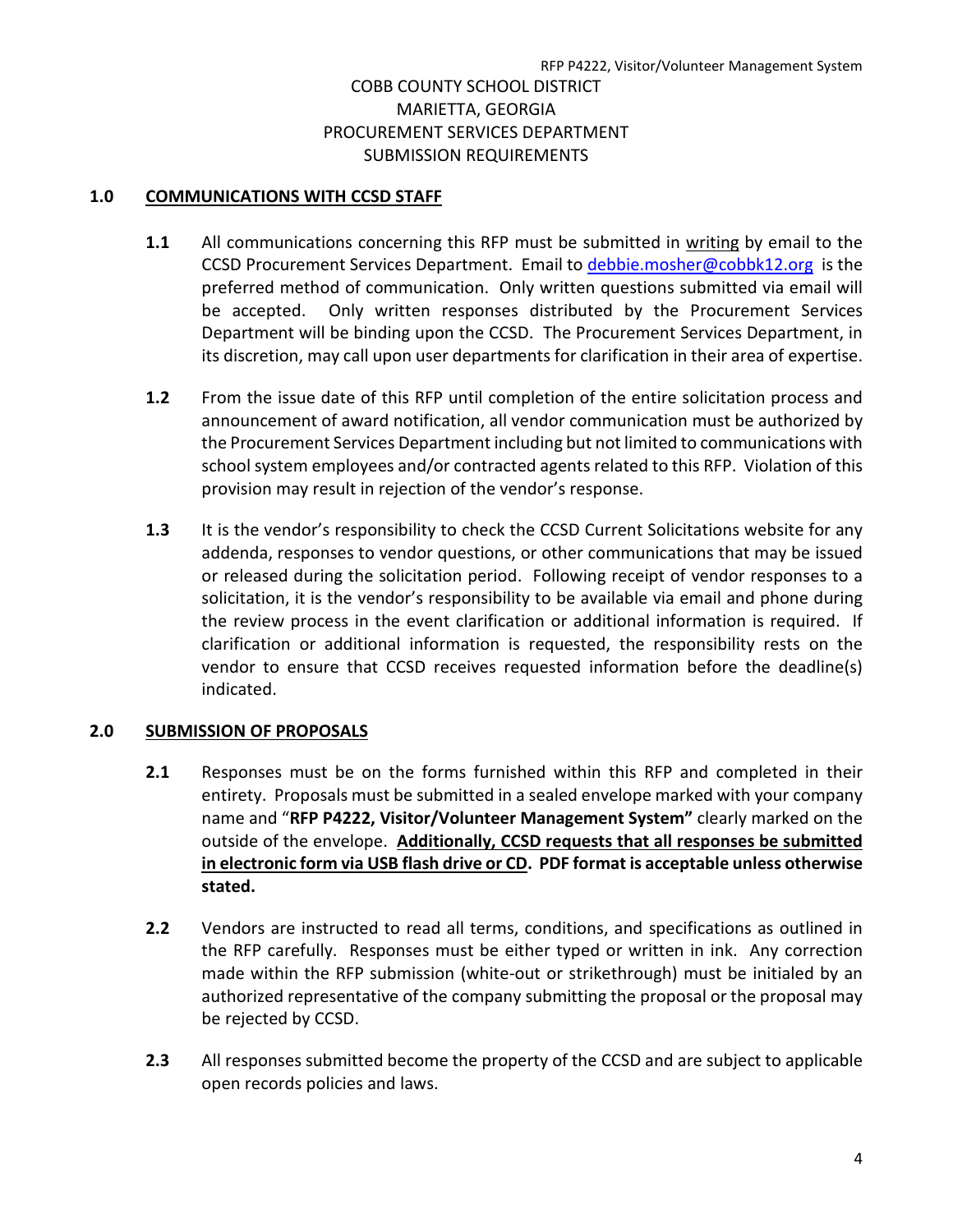**2.4** Responses are to be delivered no later than the date and time **(determined by the date/time stamp of the CCSD Procurement Services Department)** set forth in this RFP. Vendors are advised to consider that hand delivery assures timely receipt. Proposals and supporting documentation must be submitted to:

Cobb County School District Procurement Services Department **RFP P4222, Visitor/Volunteer Management System Attn: Debbie Mosher** 6975 Cobb International Boulevard, Suite D Kennesaw, GA 30152 Fax number: (770) 426-3371

Proposals must be submitted in sealed envelopes.

Both the cost and non-cost responses must be submitted by the due date stated in this solicitation.

Any proposal received after the designated time will be deemed late and will not be considered by the CCSD. Proposals may also be emailed to [debbie.mosher@cobbk12.org.](mailto:debbie.mosher@cobbk12.org) **If proposals are emailed, an original hard copy of your response must be received by the Procurement Services Department no later than 3:00 PM Eastern Time the next business day after the proposal due date. The hard copy will serve as the legal document; it must match the email copy.** Use of emailed responses is at the sole risk of the vendor, and CCSD is not responsible for the failure of any computer hardware, software, or other devices. If the hard copy does not match the email copy, CCSD reserves the right to declare the response non-responsive and to take such remedial action as it deems necessary or appropriate. Such remedial action includes, but is not limited to, suspending vendor from participating in future CCSD solicitations.

The Cost Proposal Form (**Page 30**) must be submitted separately from the rest of your response. One original of the cost section of the proposal must be submitted in a sealed envelope labeled:

# **RFP P4222, Visitor/Volunteer Management System**

Vendor Name Cost Proposal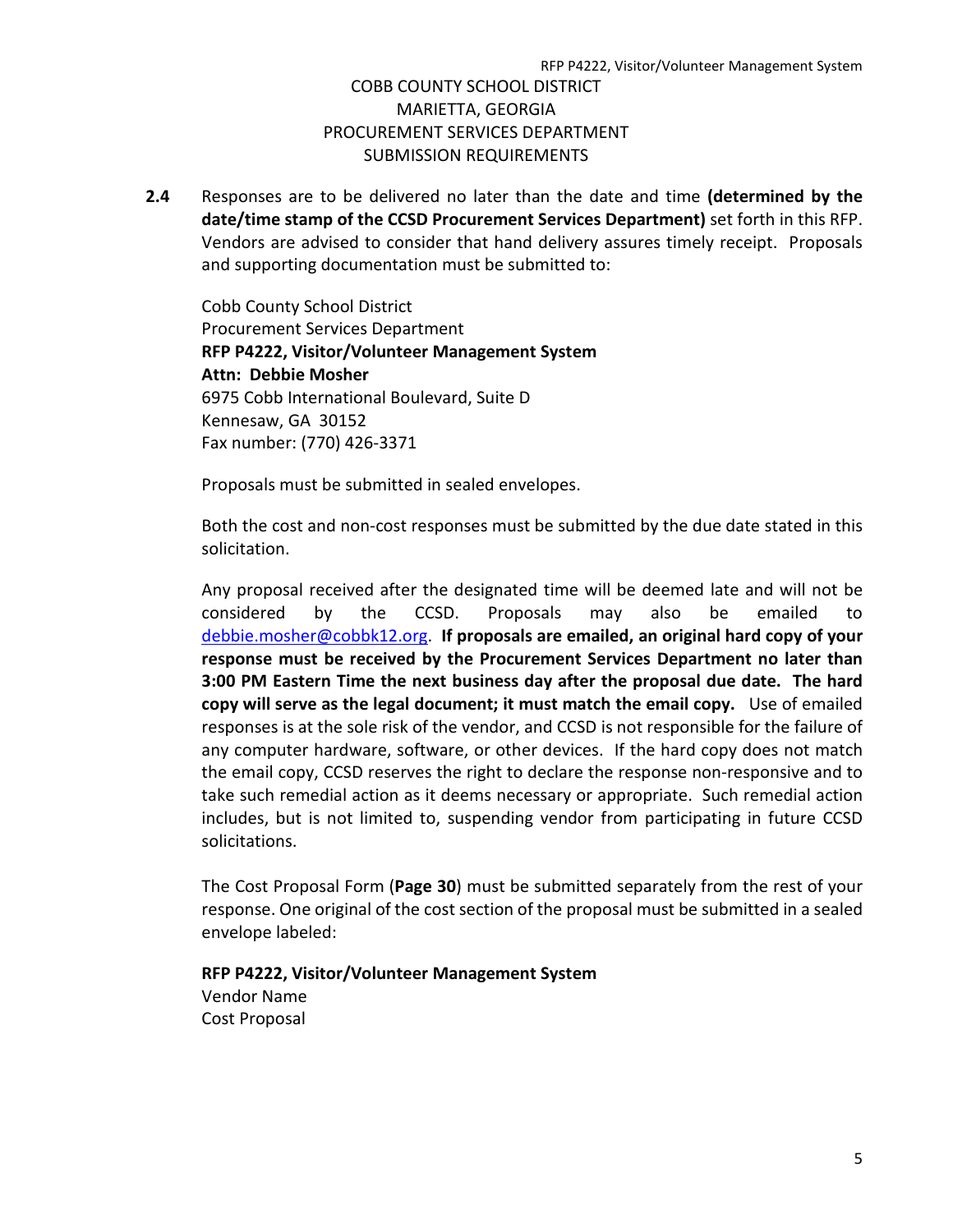One original and **four (4)** copies of the non-cost sections of your proposal response (including supporting documentation) must be submitted in sealed packaging and labeled:

## **RFP P4222, Visitor/Volunteer Management System**

Vendor Name Non-Cost Proposal

- **2.5 In addition to the paper submission, CCSD requests that all responses be submitted in electronic format via USB flash drive or CD. PDF format is acceptable unless otherwise stated. Electronic files should be named and submitted as follows:** 
	- **2.5.1** Non-Cost Proposal, saved as: Proposal, Company Name
	- **2.5.2** Cost, saved as: Cost, Company Name
	- **2.5.3** Required documents, saved as: Required Documents, Company Name
- **2.6 Non-Cost Proposal Submission Requirements are located in Section 6**. Each section should be clearly labeled with the corresponding RFP section name and number.

## **3.0 EVALUATION**

- **3.1 Organization and Completeness of Proposal Vendor's proposal must provide** straightforward, concise proof of the capabilities to satisfy RFP requirements. For ease of review, responses must be organized in the exact same order as the RFP or as stipulated in the RFP. Each section should be clearly labeled with the corresponding RFP section name and number. Any additional documents provided by the vendor must also be clearly labeled with the corresponding RFP section name and number. All requested information must be included and all forms completed in entirety. (All spaces must be completed on all requested documentation.) Any proposals that do not include all required information may be considered non-responsive and disqualified.
- **3.2 Evaluation Procedures Review of Proposals** A committee comprised of representatives from Technology, Human Resources, and Procurement Services will evaluate the proposal responses on the basis of qualifications, relevant experience, responsiveness of proposers, as well as cost. Cost will not be the sole determining factor in the award.

Each proposal will be reviewed for completeness to ensure that all mandatory requirements are addressed satisfactorily. The committee may request additional clarification/information from the responding vendor(s).

The committee will evaluate the quality and completeness of each response as it addresses each requirement of the RFP. All non-cost related areas of the response are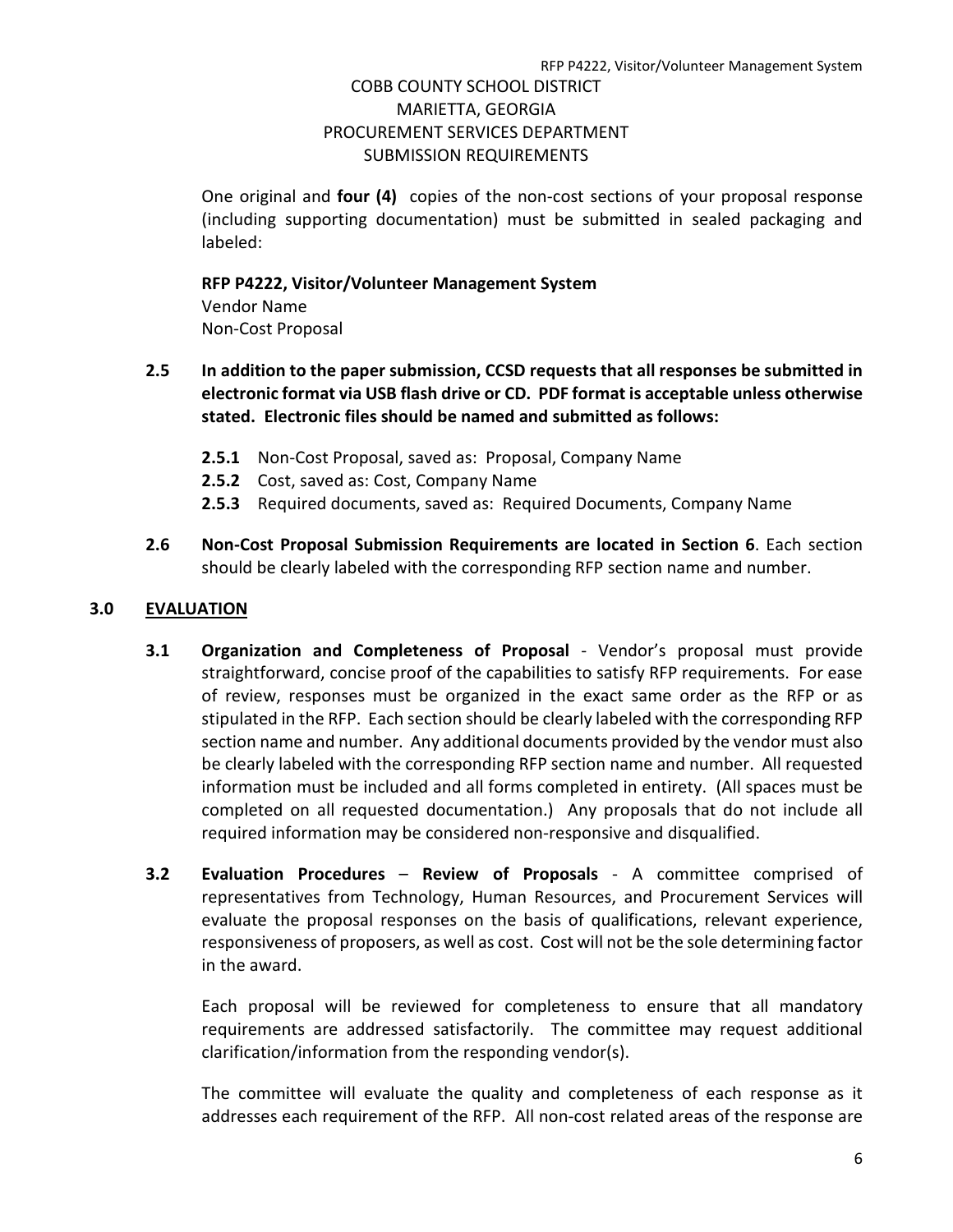evaluated during this phase. A list of areas being reviewed for this specific RFP, along with the associated point values is included in the Evaluation Criteria below. The committee may in its sole discretion and in the course of the evaluation request presentation(s)/demonstration(s) with one or more selected vendors. Responses must satisfactorily meet non-cost requirements before cost is evaluated.

- **3.3** A determination of competitive range may be made during the evaluation process. Vendors not in the competitive range of being selected for award shall be eliminated from further discussion.
- **3.4** During the evaluation phase, discussions may be conducted with vendors who submit proposals determined to be reasonably likely to be selected for award. These discussions are for the purpose of negotiations, clarification, and to assure full understanding of and responsiveness to the solicitation requirements. Vendors will be accorded fair and equal treatment with respect to an opportunity for discussion and revision of proposals. Procurement Services may permit revisions, after submission and prior to award, for the purpose of obtaining best and final offers. In all events, CCSD reserves the right to re-solicit the item(s)/services(s) involved.
- **3.5 Evaluation Criteria** The selection of a vendor to provide a Visitor/Volunteer Management System will be based on the review of several key elements in the proposals submitted. They include, but are not limited to the following criteria:

| #  | <b>Description</b>                                | <b>Points Possible</b> |
|----|---------------------------------------------------|------------------------|
| 1. | Company Information/Expérience (Section 6.1)      | 15                     |
| 2. | System Technical Capabilities (Section 6.2)       | 30                     |
| 3. | Project Approach and Implementation (Section 6.3) | 15                     |
|    | <b>Non-Cost Subtotal</b>                          | 60                     |
| 4. | Product Demo (Section 6.4)                        | 10                     |
| 5. | Cost (Section Page 30)                            | 30                     |
|    | TOTAL                                             | 100                    |

Cost Evaluation Formula: (Lowest Price/R-where "R" represents the cost of proposal currently being ranked) x Points = Score.

The non-cost portion of proposals (total of items 1 – 3) can receive a maximum of **60** points out of **100** points possible. Only non-cost proposals that receive **42** points (70% of total non-cost score) or more will have the accompanying cost evaluated.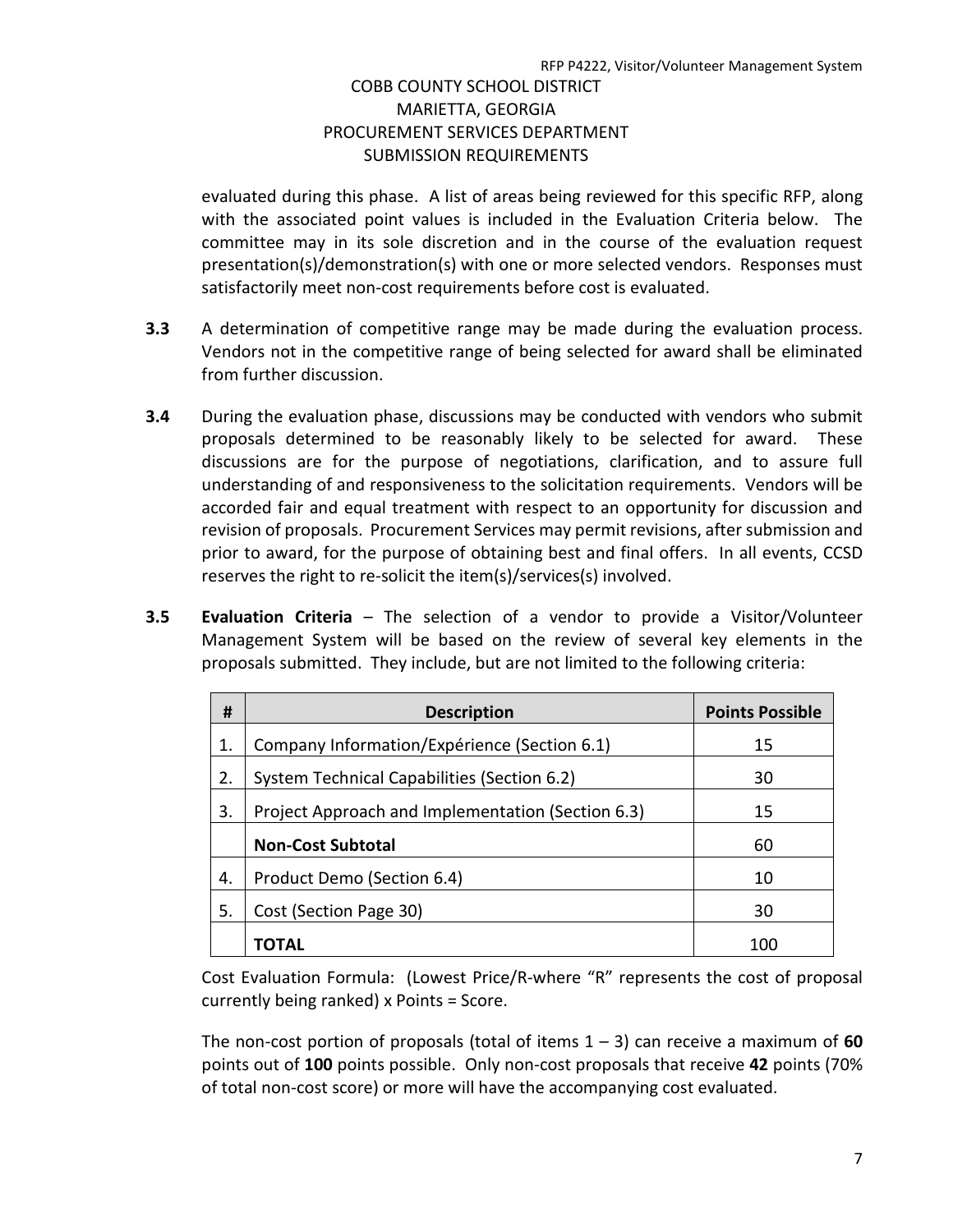**The Special Terms and Conditions are customized specifically to this solicitation. Taking exception to these terms and conditions or submitting conflicting language may be cause for rejection of vendor's response.**

Should these Special Terms and Conditions be in conflict with the General Terms and Conditions, the Special Terms and Conditions will control.

## **1.0 PURPOSE**

Cobb County School District (CCSD) is seeking proposals from qualified vendors for an on-site Visitor/Volunteer Management System that provides screening at sign-in for each school in the District. The system will be utilized to properly identify visitors/volunteers through an instant criminal background and sex-offender registry. Initial estimated expenditures for this contract will be approximately \$100,000.

**1.1 OWNER'S REPRESENTATIVE.** Supervision of and monitoring performance of the contract will be performed by CCSD's representative Michael Murray, Director Field Services or his designee.

## **2.0 BACKGROUND**

The CCSD is the second largest school system in Georgia and the  $25<sup>th</sup>$  largest in the nation. It serves 109,829 students with 111 schools/centers plus multiple administration facilities.

## **3.0 SCOPE OF WORK**

- **3.1** The Visitor/Volunteer Management System shall be a complete platform solution that provides visitor/volunteer screening at sign-in. The system shall be an all-in-one selfcontained device comprised of a monitor, camera, ID scanner, barcode reader, and surge protection with a corresponding printer for the purpose of printing badges.
- **3.2** Vendor shall provide warranty repair service for all devices purchased and installed resulting from this RFP during the manufacturer's warranty period from date of installation. Warranty repair service includes, but is not limited to all maintenance, technical support, warranty service, repair and replacement services.

## **4.0 GENERAL REQUIREMENTS**

- **4.1** The vendor acknowledges and agrees that any business license and registration shall remain current for the duration of any resulting contract and such documents are a material term to any resulting contract.
- **4.2** The requirement to maintain all licenses, bonds, permits give all required notices, pay all license fees and taxes, etc. related to work.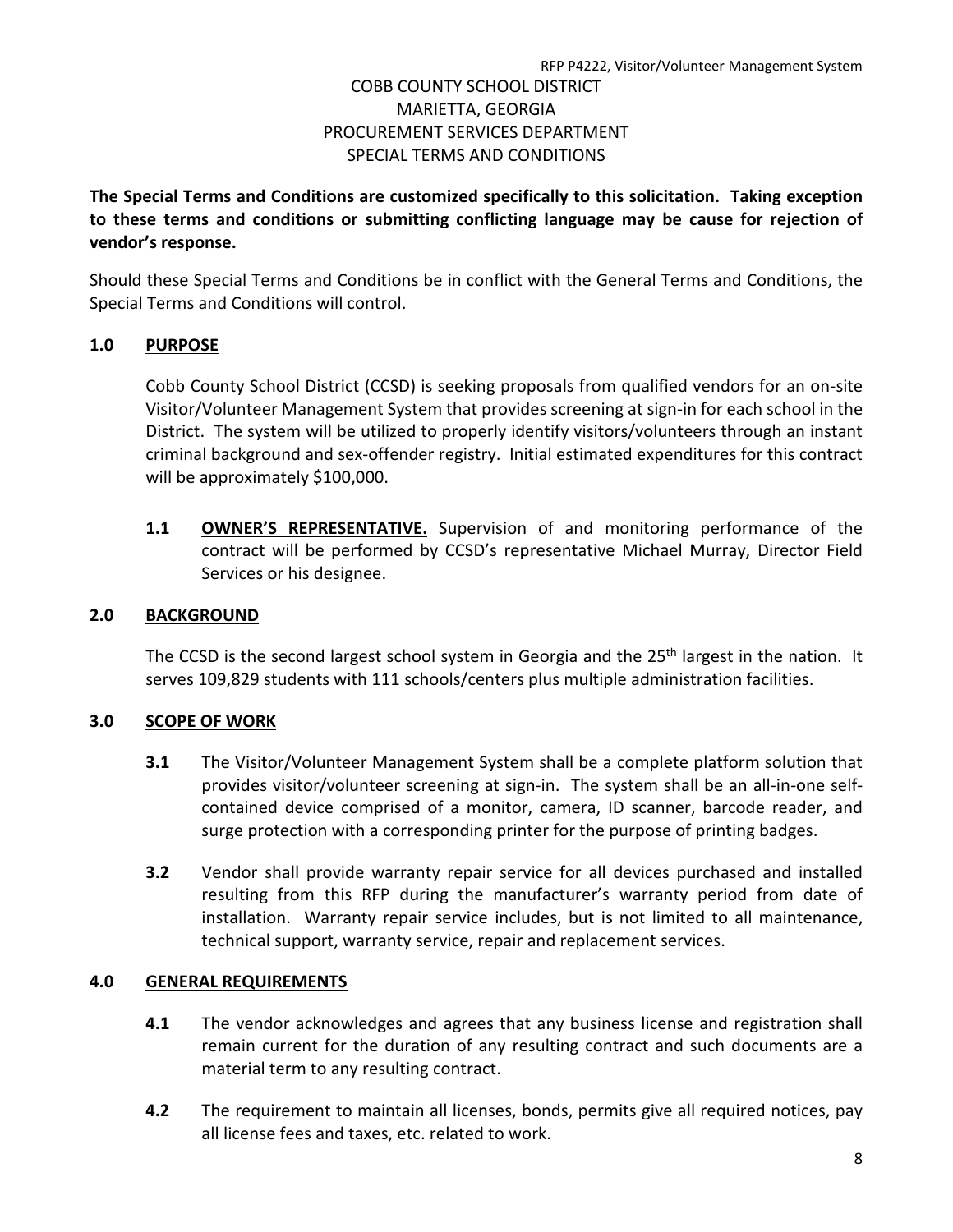### **5.0 MINIMUM REQUIREMENTS**

Only systems that meet the following minimum requirements will be considered:

- **5.1** Vendor shall provide and install new software and required equipment provide all maintenance and service inclusive of parts and software and firmware updates through the life of each contract term.
- **5.2** Manufacturer's warranties must be provided for each component of the system.

### **5.3 System Requirements**

- **5.3.1** Fully customizable and minimally include visitor/volunteer type, reason for visit, location of visitor/volunteer and name of staff/teacher/student. The system shall have the ability to customize input fields for different types of visitors/volunteers and have standardized features applicable for elementary, middle, high, and special schools.
- **5.3.2** System should be self-contained in a kiosk fashion.
- **5.3.3** If system includes a touchscreen monitor, it must be compliant with ADA and Section 508 rules/standards.
- **5.3.4** Scanner for driver's license or federal, state, or local government-issued ID for each individual using the system.
- **5.3.5** A printer for printing visitor/volunteer badges, with 10 initial rolls of badges provided.
- **5.3.6** A digital camera with a feature to acquire facial images as needed for visitor/volunteer badge production and or evidentiary purposes.
- **5.3.7** Generate visitor/volunteer badges with a date, time, photo, barcode, destination and purpose that is unique to each school/site.
- **5.3.8** A barcode reader; the visitor/volunteer badge should also contain a barcode for scanning to expedite the visitor/volunteer checkout process.
- **5.3.9** The visitor/volunteer badge should self-expire no more than twelve hours after issuance.
- **5.3.10** Accommodate a diverse community population with multi-language capabilities.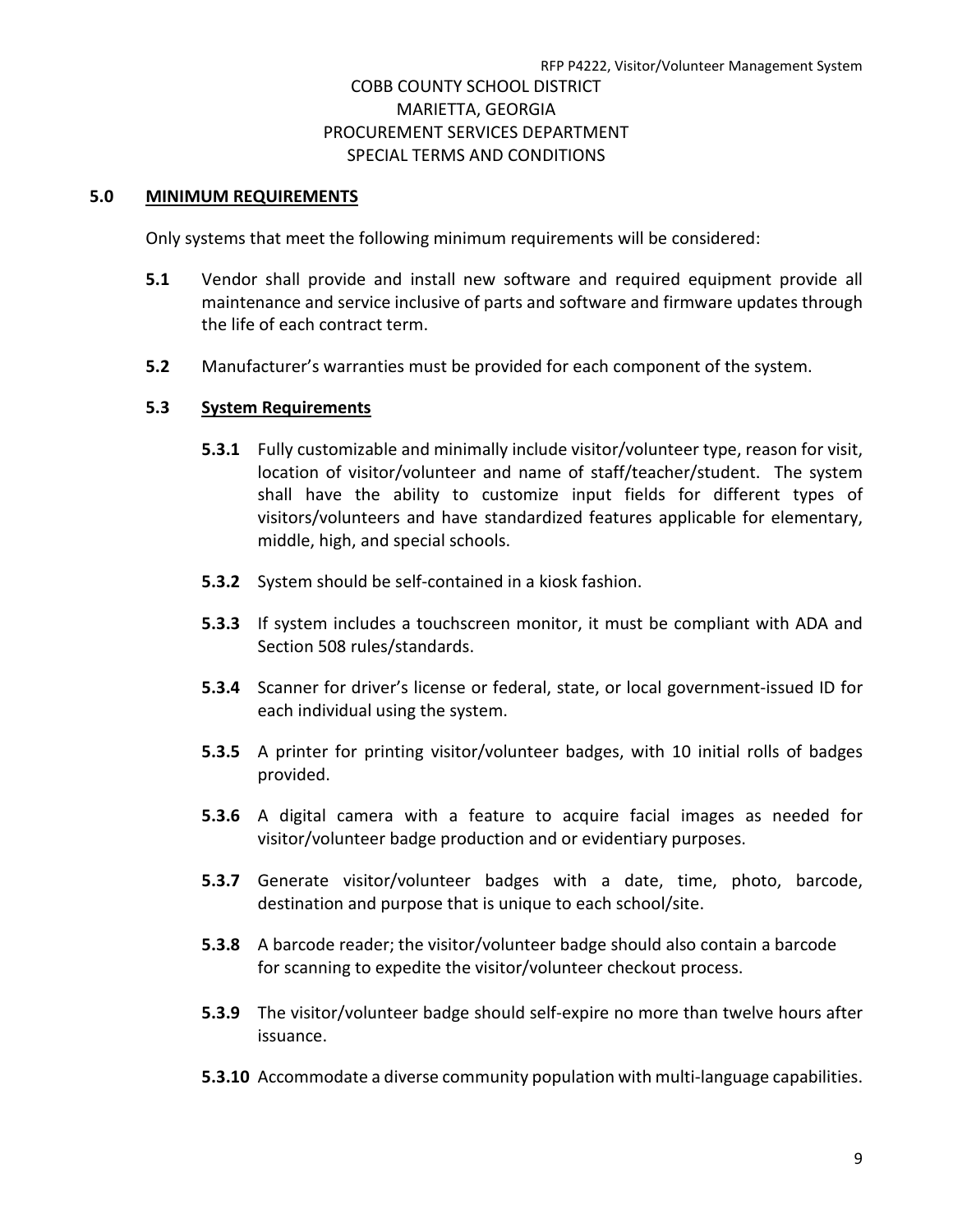- **5.3.11** Provide unlimited registered sex offender background checks through all 50 United States that is updated on a daily basis.
- **5.3.12** Provide False Positive Logic to eliminate false positive sex offender matches so that non-sex offender visitors/volunteers do not get flagged on future visits.
- **5.3.13** Integrate with screening service to provide criminal background checks for visitors/volunteers.
- **5.3.14** Allow front office staff to view and monitor kiosk activity from their computer monitors.
- **5.3.15** Discreetly alert designated front office staff and school administrators upon a positive match via email, telephone and text messaging.
- **5.3.16** Provide up-to-date information regarding who is currently on site, the area of the facility where they should be located, and the time that they entered.
- **5.3.17** Provide standard reports and custom reporting capabilities.
- **5.3.18** Include remote system support and software updates.

## **5.4 Contractor Personnel**

**5.4.1 Non-Performance of Personnel**: In the event that CCSD is dissatisfied with vendor employees abilities, expertise, or professionalism, the CCSD may request the employee be removed from CCSD premises and be prohibited to continue working under any resulting contract.

## **5.5 Training Requirements**

- **5.5.1** On-Site and/or online-training must be provided to CCSD staff on the use and functions to locally manage and administer the visitor/volunteer management system, including but not limited to use, menu, functions, trouble shooting and customizable features throughout the term of the contract.
- **5.5.2** Training must be adequate for CCSD users to have the ability to understand the functionality and effectively use the system.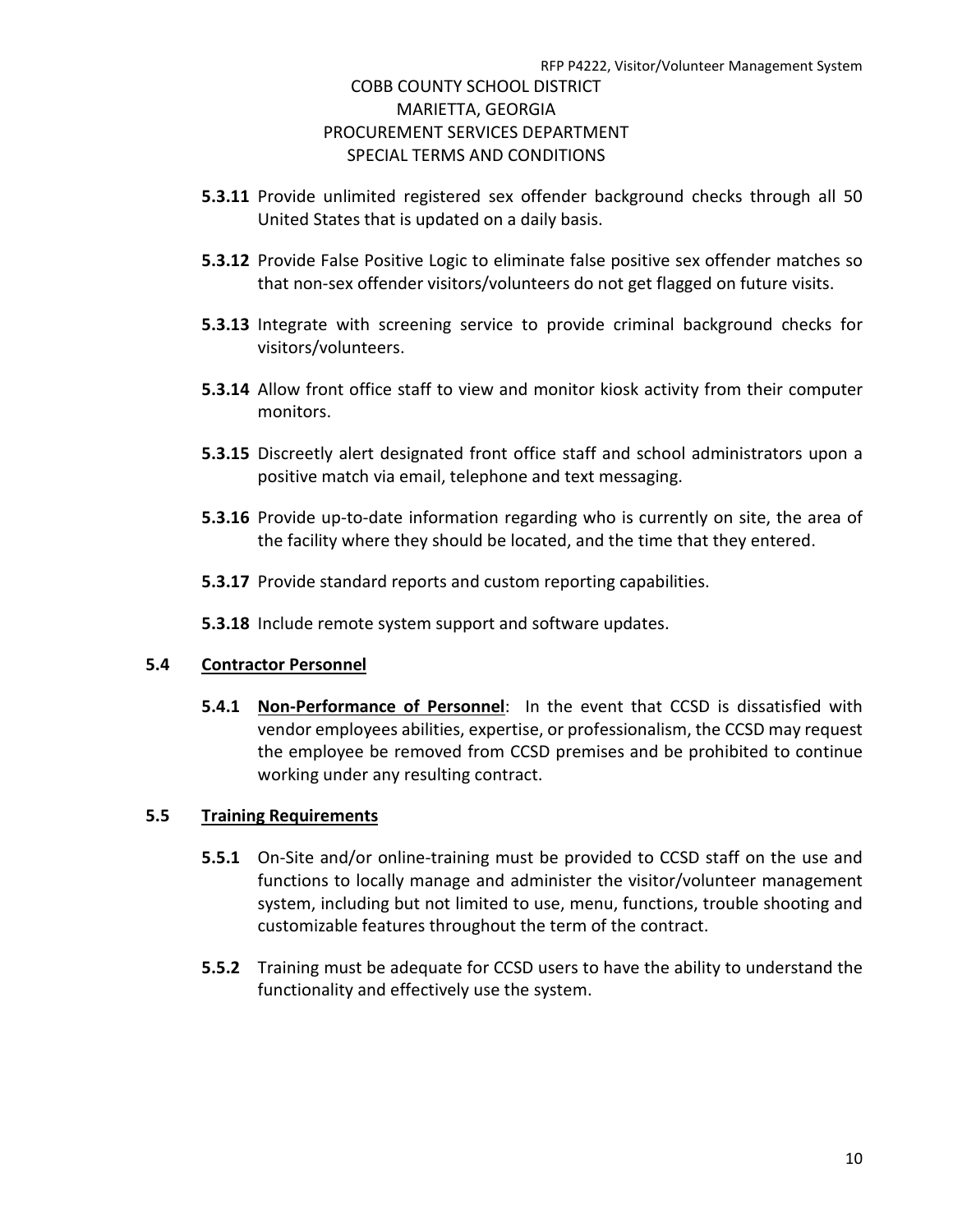### **5.6 Support and Service Requirements**

- **5.6.1** In addition to the initial setup and training on the new system, the vendor shall provide a high-quality level of support including maintenance, upgrade, information, telephone support, on-line support and when necessary, on-site support.
- **5.6.2** The vendor will be responsible for all support of this product through implementation and long-term use including user support, updates, patches, annual maintenance, etc.
- **5.6.3** All associated costs shall be included in the cost proposal. The first year of maintenance and support should be included in the initial cost.
- **5.6.4** Live customer support shall be provided at no extra cost.
- **5.6.5** Provide on-site and off-site repair services on an on-call basis for system equipment purchased from vendor. Service shall minimally include repair service, testing, parts, and equipment replacement.
- **5.6.6** Vendor shall provide the services of certified technicians to provide installation, maintenance and repair service.
- **5.6.7** All diagnostics and service by the vendor shall be provided at no additional cost including time, material, travel, and delivery charges through the contract term.
- **5.6.8** Vendors shall coordinate the repair or replacement with a designated school personnel.
- **5.6.9** Service/Repair initial response is required within four (4) hours of receipt of the service request. At a minimum, the Contractor's initial response shall consist of making personal contact with the CCSD designated staff to coordinate repair or replacement service.
- **5.6.10** Repairs or replacements shall be within three (3) business days of receipt of the initial response. The vendor shall either replace or repair malfunctioning equipment as needed. The vendor shall provide replacement parts-devices at no additional cost through the contract term.

## **5.7 Installation/Delivery Requirements**

**5.7.1** Equipment shall be shipped per instructions on the purchase order. Shipping includes unloading equipment from truck and moving to the designated area inside the building.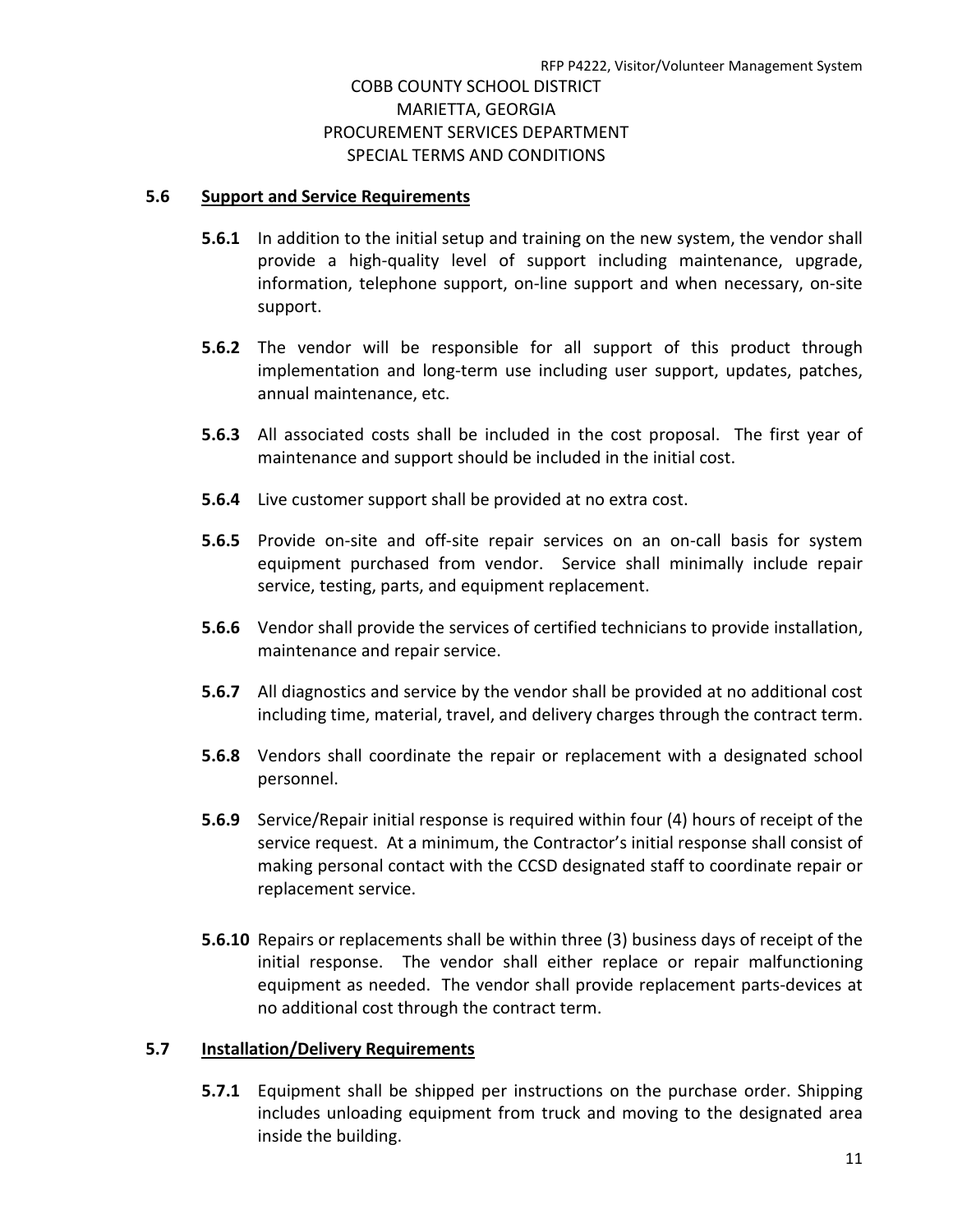- **5.7.2** Installation includes unboxing, setting up, testing and, removing all packaging materials from CCSD site. CCSD dumpsters or General Contractor dumpsters may not be used for disposal.
- **5.7.3** Vendor is responsible for notifying the contact person listed on the purchase order to schedule delivery and installation. Vendor must give the contact person two (2) business days' notice for delivery.
- **5.7.4** All components must be tested by the installer to ensure proper working order at the time of installation. If any components are found to be defective, it will be the installer's responsibility to obtain replacement parts at no additional cost to the District. A warranty call should not be required.

## **6.0 NON-COST PROPOSAL SUBMISSION REQUIREMENTS**

## **6.1 Company Information/Experience**

- **6.1.1** Provide background information about your company and list the experience your company has with providing the services listed in this RFP. References supporting experience must be provided as well as contact names, phone numbers, and email addresses on **page 20, Section 12, References**.
- **6.1.2** Describe three (3) completed projects similar in scope and size to the CCSD project.
- **6.1.3** Provide resume outlining the qualifications and experience of a dedicated account manager, including complete contact information.
- **6.1.4** Provide a narrative to elaborate on any special/unique qualifications, expertise, and/or experiences which make your company uniquely capable to provide a solution to CCSD.

## **6.2 System Technical Capabilities**

- **6.2.1** Fully describe Visitor/Volunteer Management System and all available features as described in **Section 5.3**.
- **6.2.2** Provide information detailing the functionality and platform used for the sex offender registry and background check.
- **6.2.3** Provide language capabilities and functionality for users to select language settings.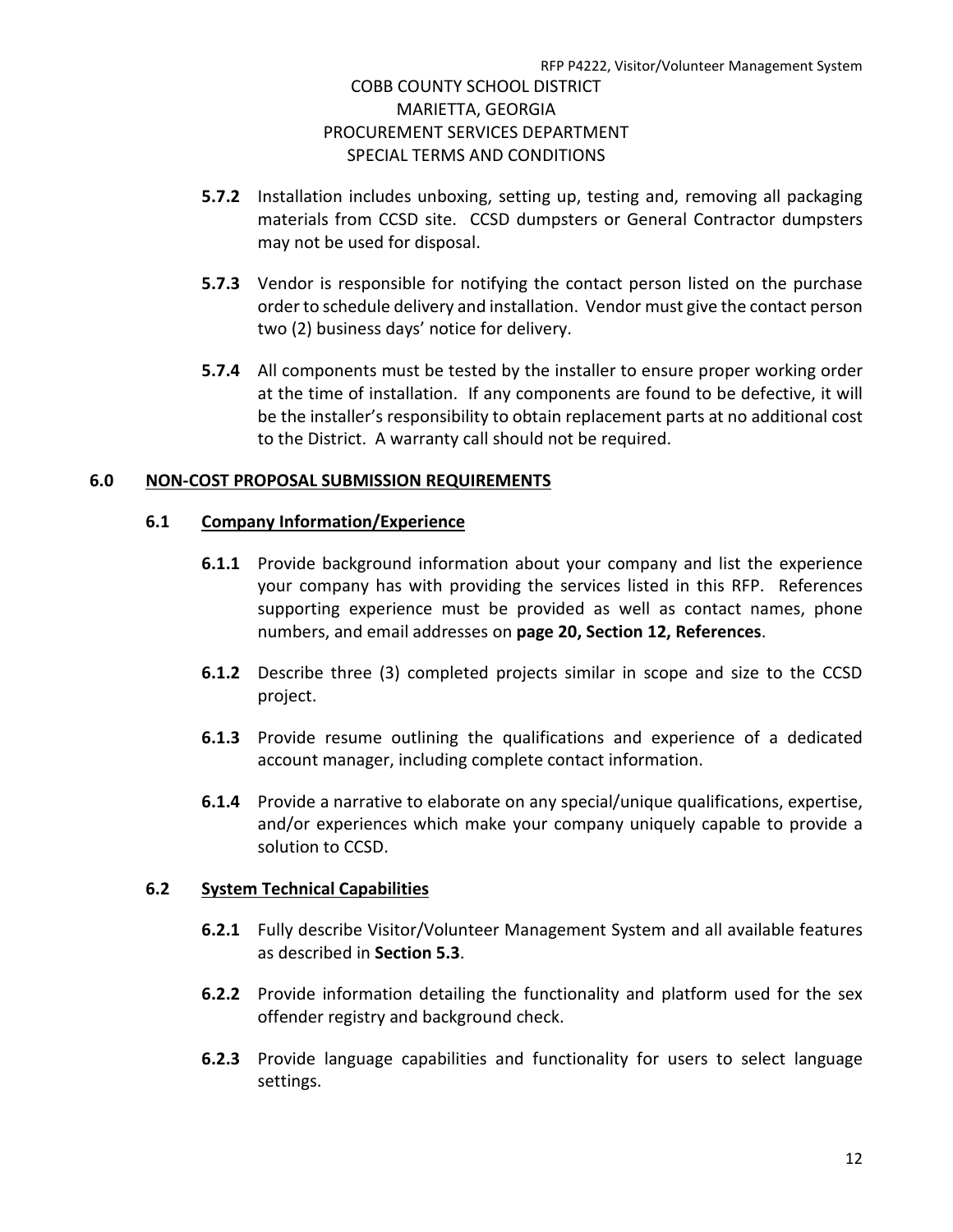- **6.2.4** Provide a description and functionality of Management Administrator for system, if available.
- **6.2.5** Provide technical requirements necessary for the kiosk device specs.
- **6.2.6** Provide network requirements to utilize the system.
- **6.2.7** Provide sample reports.
- **6.2.8** Provide manufacturer warranty information for each component of the system.

### **6.3 Project Approach and Implementation**

- **6.3.1** Describe implementation process including installation, equipment and software.
- **6.3.2** Provide a proposed timeline for implementation of system.
- **6.3.3** Describe the initial training provided to CCSD staff, including available training methods, length of training and timeline.
- **6.3.4** Describe ongoing training options available.
- **6.3.5** Describe the training methods available such as on-site, online instructor-led, online self-help, documentation, etc. Provide an example of any written documentation, if available.
- **6.3.6** Describe your training best practices and what you would recommend for a successful implementation of this product.
- **6.3.7** Describe the in-person and live on-line support available for the term of the contract.
- **6.3.8** Provide hours of availability for live on-line support.
- **6.3.9** Describe available training options for Management Administrator, if available.
- **6.3.10** Describe hardware/software maintenance and support. Include hardware warranty information (attach warranty policies).

### **6.4 Demonstration**

During the evaluation process, the CCSD may request all vendors meeting the competitive range to present their product in a demonstration eighter in person or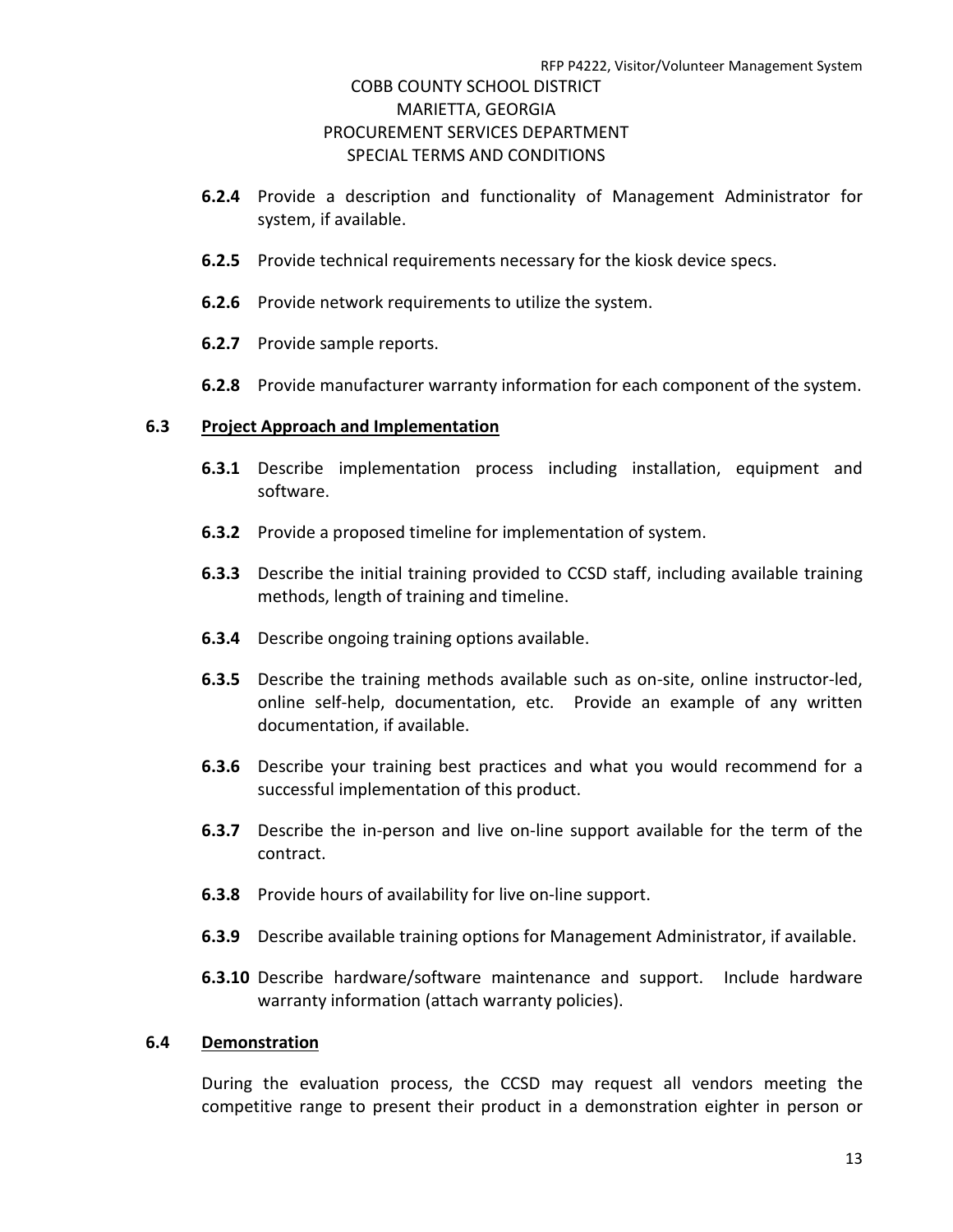online. CCSD is not required to conduct product demonstrations; therefore, all proposals should be complete.

## **7.0 COST**

- **7.1** Unless specifically consented to in writing by CCSD, prices must remain firm for a period of one year from the award date, or for any renewal period, under the same terms and conditions as the RFP. The CCSD reserves the option to renew any contract award at its sole discretion.
- **7.2** Quantities/amounts shown in the RFP are estimates. Vendors are advised that the actual number purchased/required may vary from those in the RFP, depending upon the needs of the CCSD and the availability of funds.
- **7.3** Responses that contain minimum order amounts will not be accepted unless called for in the solicitation document.
- **7.4** Pricing must be submitted on the Cost Proposal Form(s) as requested without conditions unless called for in the solicitation document.
- **7.5** For Goods: Proposals must include any and all delivery and/or installation charges. Delivery and/or installation requirements will be as specified in the solicitation document.
- **7.6** Prompt payment discounts will be considered for the purposes of evaluation and award.
- **7.7** The CCSD does not pay late payment fees, interest, or attorneys' fee.

## **7.8 FEE STRUCTURE FOR ADDITIONAL ITEMS**

Within this document, CCSD has attempted to anticipate and identify all items that may be needed under this contract throughout the length of the award period. In the event CCSD has failed to include an item(s), responding vendors are asked to provide a fee structure for additional, related items that may be purchased during the award period. Vendors are to identify the pricing source and the associated fee structure in the space provided on the attached Cost Proposal Form. Some example responses are: X% discount below MSRP; X% discount below published catalog pricing; Cost plus X% mark-up. Upon request, awarded vendor must be able to provide documentation verifying appropriate discounts are granted throughout the contract. CCSD reserves the right to conduct periodic random audits of fair market value, etc. to ensure price granted is reasonable and accurate.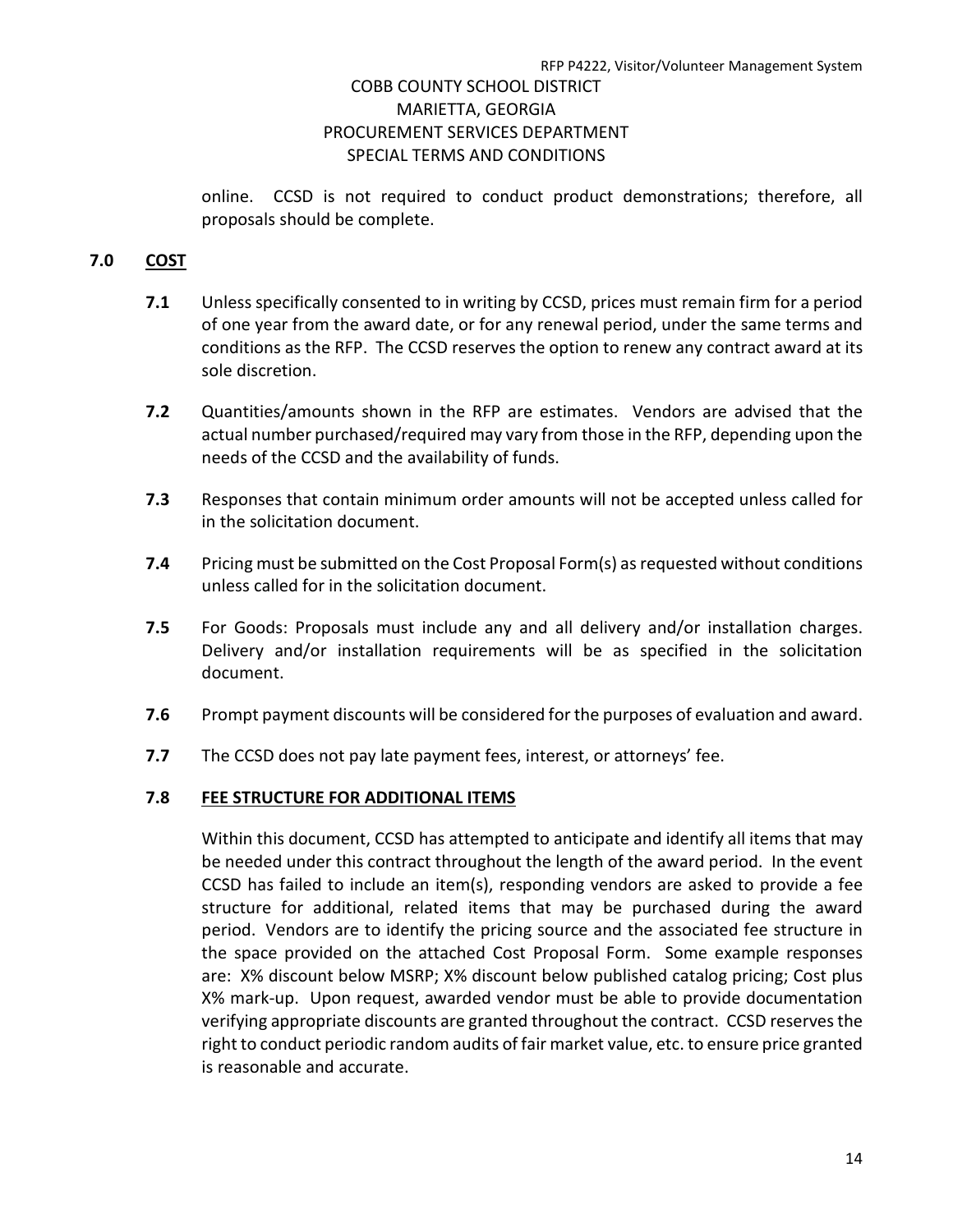## **7.9 HOURLY RATE FOR ADDITIONAL SERVICES**

Within this document, CCSD has attempted to anticipate and identify all services that may be needed under this contract throughout the length of the award period. In the event CCSD has failed to anticipate all service needs, responding vendors are asked to provide a fee structure for additional, related services that may be needed during the award period. Vendors are to provide an hourly rate in the space provided on the attached Cost Proposal Form. If awarded the contract, this fee would then apply to service needs that may be identified at a later date. If there are different rates, please provide any/all rate information.

## **8.0 INSURANCE REQUIREMENTS**

- **8.1** Commercial General Liability with limits of at least \$1 million. Coverage must include products and completed operations with reporting of claims on occurrence basis.
- **8.2** Commercial Auto Liability with limits of at least \$1 million (if utilizing company vehicles)
- **8.3** Cyber Liability with limits of at least \$300,000
- **8.4** Umbrella Coverage in excess of GL and Auto of at least \$1 million
- **8.5** Statutory Workers' Compensation
- **8.6** Employer's Liability of at least \$100,000
- **8.7** Vendor's insurance carrier must have financial size category of at least V

Cobb County School District must be named as an additional insured on all applicable policies. The insurance carriers should be licensed to do business in the state of Georgia. The carriers must have an AM Best rating of A- or higher.

## **Please Note:**

- Signing of Acknowledgement and Agreement signifies that vendor complies with insurance requirements as specified.
- Proof of Insurance is not required with submission of proposal but must be available upon request (including during the evaluation process) CCSD will require proof of insurance before issuance of Award Letter/Contract.
- Vendor may choose to include proof of insurance with submission of proposal in order to expedite the evaluation process and issuance of award to the successful vendor.
- Alternate coverage may be evaluated and accepted prior to award.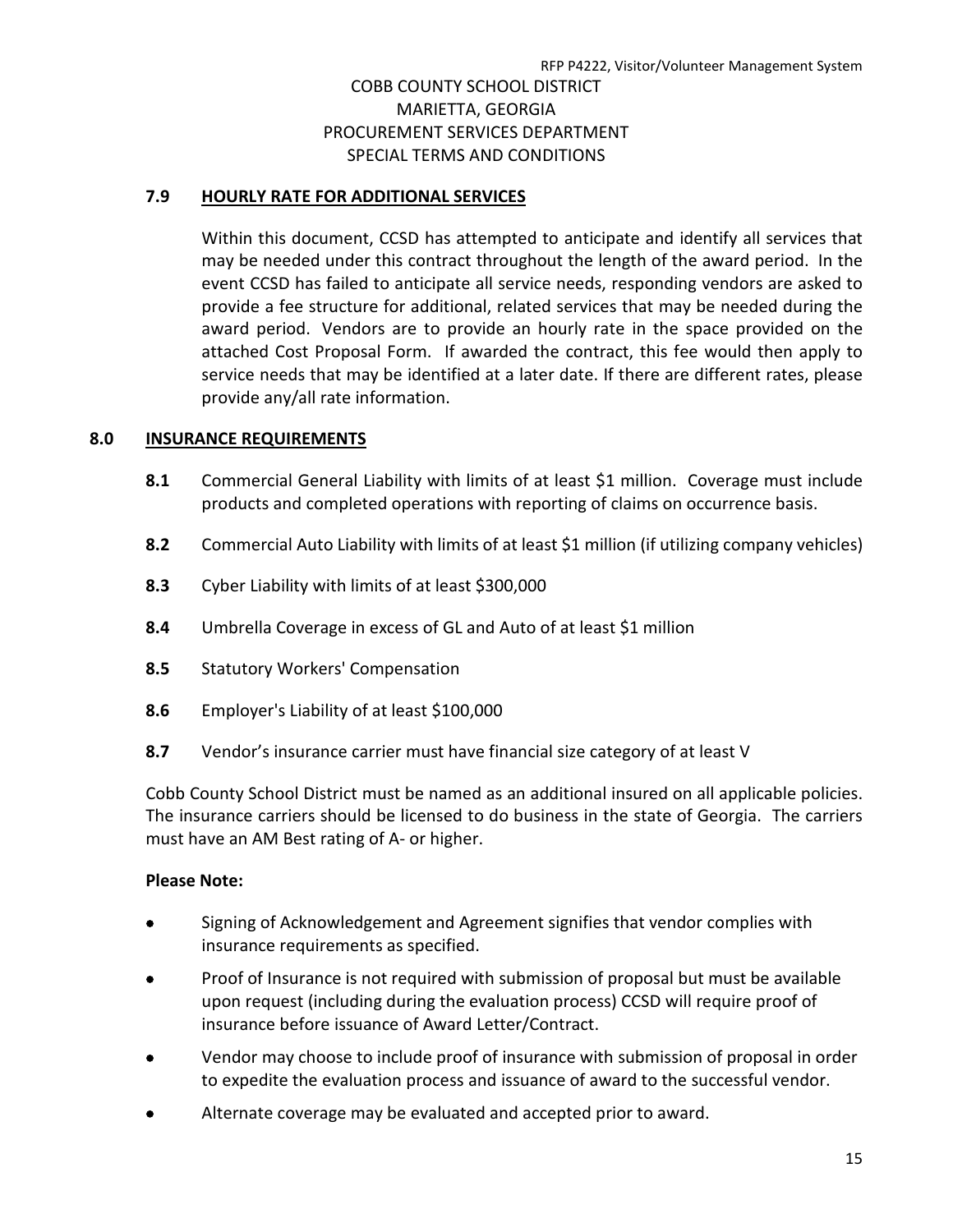• After notification of pending award, a vendor not including proof of insurance with their proposal will be given not more than five (5) business days (including day of notification) to provide proof or the proposal will be deemed non-responsive.

## **9.0 ESCALATION/DE-ESCALATION CLAUSE**

All prices offered shall be firm against any increase for one (1) year from the effective date of the contract. CCSD may entertain a request for escalation during the contract period if the current market conditions and prices at the time of the request have changed significantly. Documentation may be requested by CCSD that provides detailed information about the change in market conditions and prices. CCSD reserves the right to accept or reject the request for a price increase and, if appropriate, to utilize other resources in evaluating escalation requests. If the price change is approved, the price will remain firm for 365 days from the date of the increase unless otherwise stated in the renewal award letter. This clause also enables CCSD to seek de-escalation based on the same cited index, terms, and other resources.and other resources.

## **10.0 AWARD**

- **10.1** The CCSD reserves the right to accept or reject any part of a submitted proposal, to accept the entire proposal from one vendor, to accept portions of the proposal from several vendors, or to reject all proposals submitted or waive any minor irregularity. The CCSD reserves the right to award the proposal under the most beneficial economic terms for the CCSD.
- **10.2** Award will be made to the responsive and responsible vendor based on price, availability, lead time, past vendor experience, references, and compliance with the RFP specifications and requirements as outlined in the evaluation criteria included in this solicitation.
- **10.3** All purchases and services under this contract are on an as needed basis. No quantities or vendor purchases are guaranteed.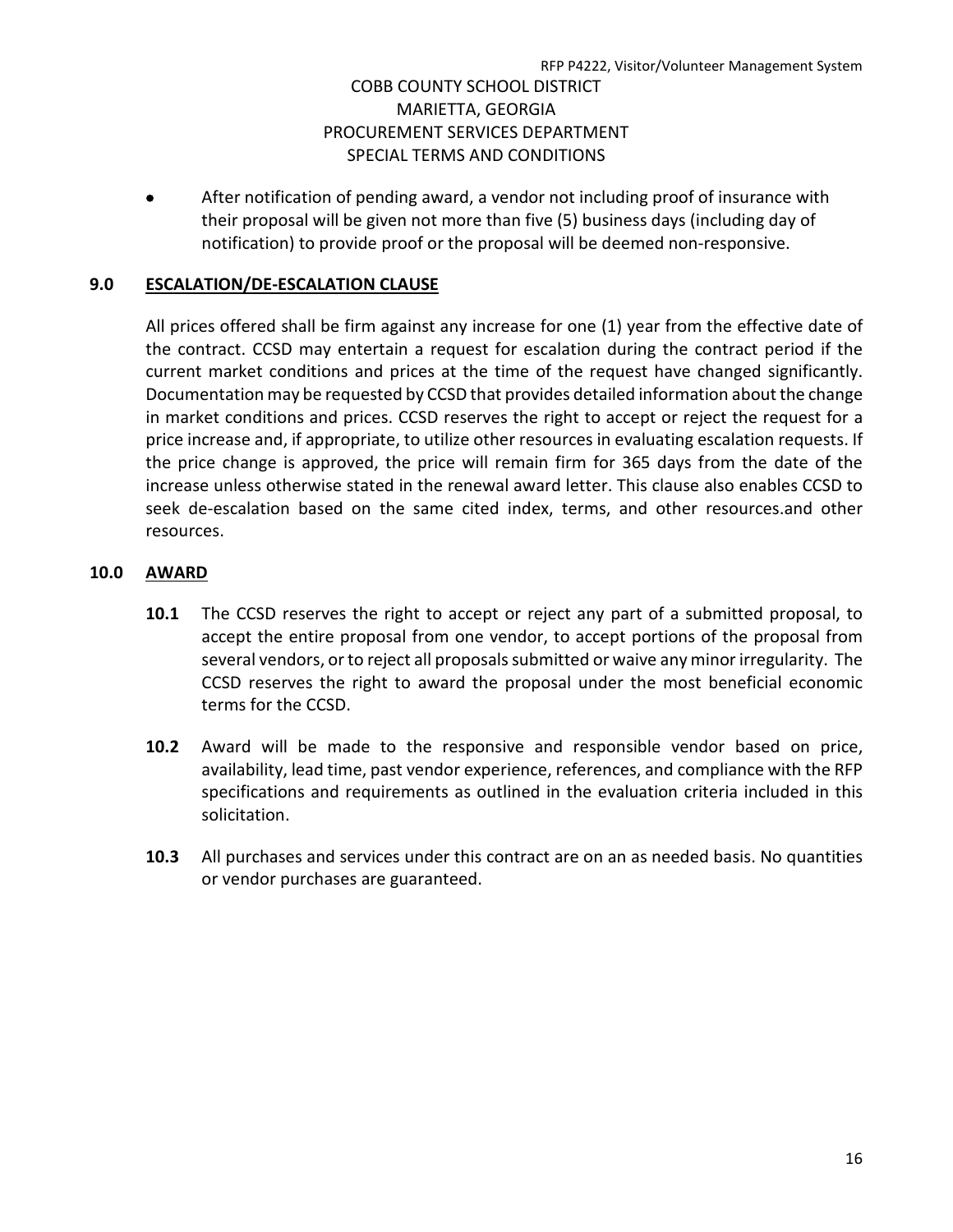### **11.0 VENDOR QUESTIONNAIRE**

Company Name:

**1. I have carefully reviewed Special Terms and Conditions Section 5.0, Minimum Requirements, and, by my signature, confirm that the proposed solution meets all of the minimum requirements as stated.**

| Company Representative's Signature (must be signed in ink)                    | Date                   |
|-------------------------------------------------------------------------------|------------------------|
| Representative's Name (print or typed)                                        | Representative's Title |
| How long has your company been in the business of providing Visitor/Volunteer |                        |
|                                                                               |                        |
|                                                                               |                        |
| Have you done business with other school systems? Yes $\Box$                  | No.                    |
| If yes, name system and volume of business ____                               |                        |
|                                                                               |                        |
|                                                                               |                        |
|                                                                               |                        |

- County governmental entity under the Intergovernmental Cooperative Purchasing Program? This includes the Cobb County Government, the Cities of Acworth, Austell, Kennesaw, Marietta, Powder Springs, Smyrna, the Devereux Foundation School, and Cobb County Charter Schools. (While these schools are not a part of Cobb County School District, they do provide services to students and receive pass-through funds from the State when appropriate.) Yes  $□$  No  $□$
- **5.** Are any goods, excluding instructional materials or beverages for immediate consumption, purchased under this solicitation made in the State of Georgia?

Yes □ No □ NA □

If yes, please identify by product name and provide written verification as required by School District.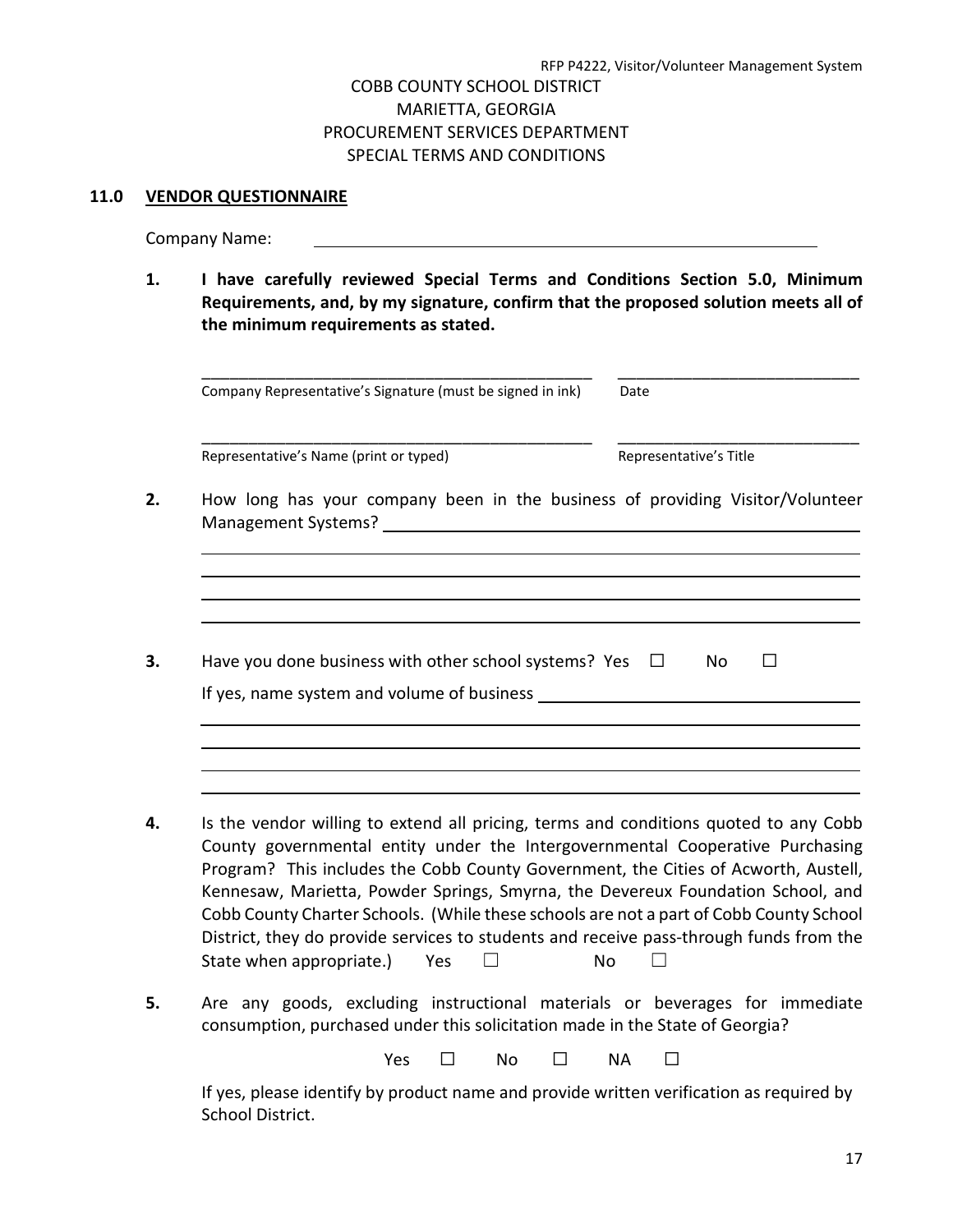**6.** Provide complete contact information for a point of contact DURING EVALUATION period. This person must be available to answer any questions pertaining to your response that may arise prior to award. If no information is provided below, the information on the Acknowledgement and Agreement form will be used.

| <b>Company Name:</b> |             |  |
|----------------------|-------------|--|
| <b>Contact Name:</b> |             |  |
| <b>Phone Number:</b> | Fax Number: |  |
| Email Address:       |             |  |

**7.** Provide complete contact information for each of the following. If no information is provided below, the information on the Acknowledgement and Agreement Form will be used. **NOTE: An IRS W-9 form should be submitted with response.**

|                       | <b>Service Representative</b> |                                                     | This person will be responsible for answering CCSD questions related to<br>products, billing issues, etc. during term of contract. |  |                         |      |                          |  |
|-----------------------|-------------------------------|-----------------------------------------------------|------------------------------------------------------------------------------------------------------------------------------------|--|-------------------------|------|--------------------------|--|
| Company Name:         |                               |                                                     |                                                                                                                                    |  |                         |      |                          |  |
| Address:              |                               |                                                     |                                                                                                                                    |  |                         |      |                          |  |
| City:                 |                               |                                                     | State:                                                                                                                             |  |                         | Zip: |                          |  |
| <b>Contact Name:</b>  |                               |                                                     |                                                                                                                                    |  |                         |      |                          |  |
| Telephone:            |                               |                                                     |                                                                                                                                    |  | Fax:                    |      |                          |  |
| <b>Contact Email:</b> |                               |                                                     |                                                                                                                                    |  |                         |      |                          |  |
|                       | <b>Purchase Order Address</b> |                                                     |                                                                                                                                    |  |                         |      |                          |  |
| Address:              |                               |                                                     |                                                                                                                                    |  |                         |      |                          |  |
| City:                 |                               |                                                     | State:                                                                                                                             |  |                         | Zip: |                          |  |
| <b>Contact Name:</b>  |                               |                                                     |                                                                                                                                    |  |                         |      |                          |  |
| Telephone:            |                               | Fax:                                                |                                                                                                                                    |  |                         |      |                          |  |
| <b>Contact Email:</b> |                               |                                                     |                                                                                                                                    |  |                         |      |                          |  |
| fax or email.         |                               | Indicate whether purchase orders are to be sent via |                                                                                                                                    |  | $\Box$ Fax<br><b>or</b> |      | $\Box$ Email (preferred) |  |
| PO Fax:               |                               |                                                     | PO Email Address:                                                                                                                  |  |                         |      |                          |  |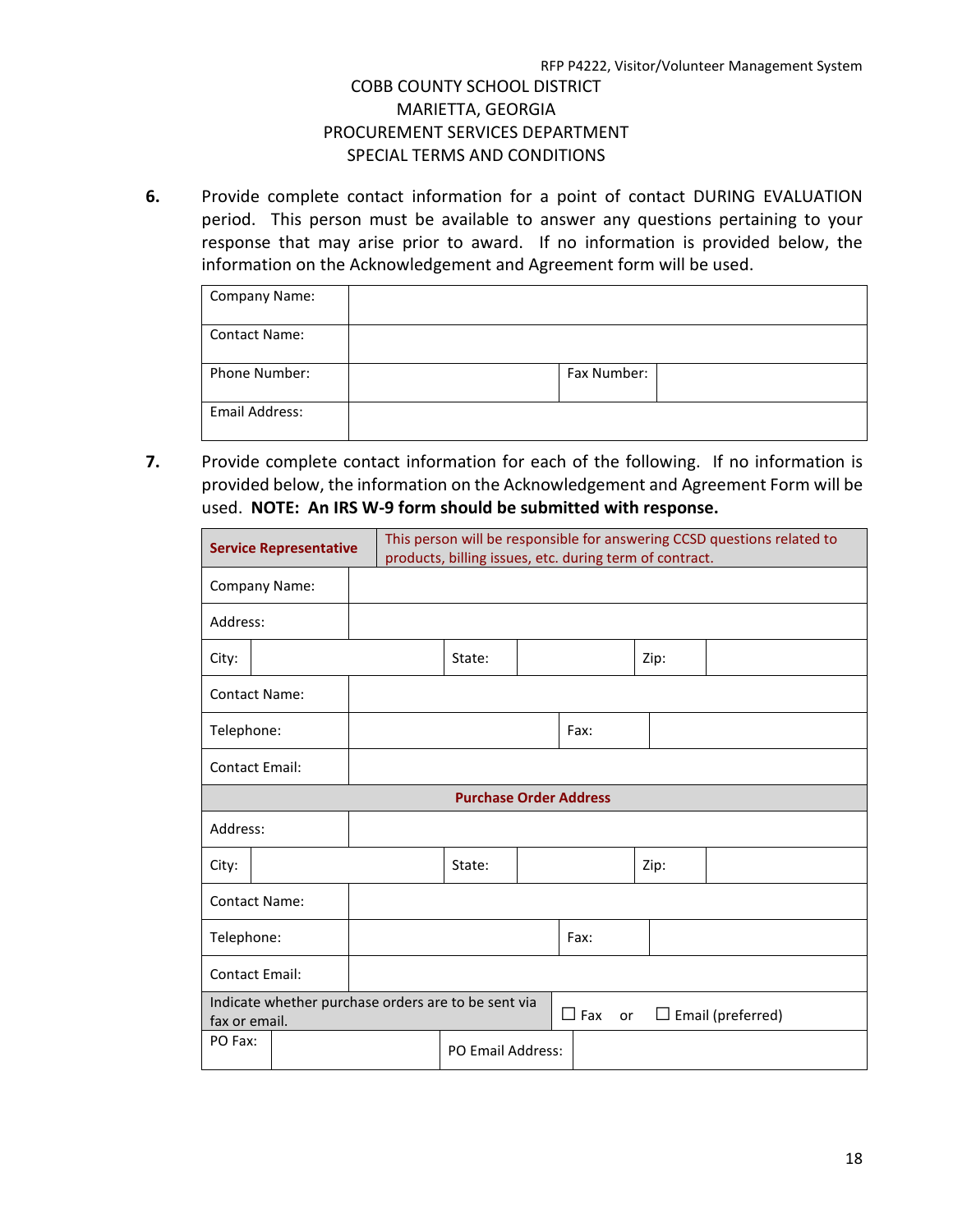|                       | <b>Payment (Remit) Address</b>    |  |        |      |  |      |  |
|-----------------------|-----------------------------------|--|--------|------|--|------|--|
| Address:              |                                   |  |        |      |  |      |  |
| City:                 |                                   |  | State: |      |  | Zip: |  |
|                       | <b>Contact Name:</b>              |  |        |      |  |      |  |
| Telephone:            |                                   |  |        | Fax: |  |      |  |
| <b>Contact Email:</b> |                                   |  |        |      |  |      |  |
|                       | Checks should be made payable to: |  |        |      |  |      |  |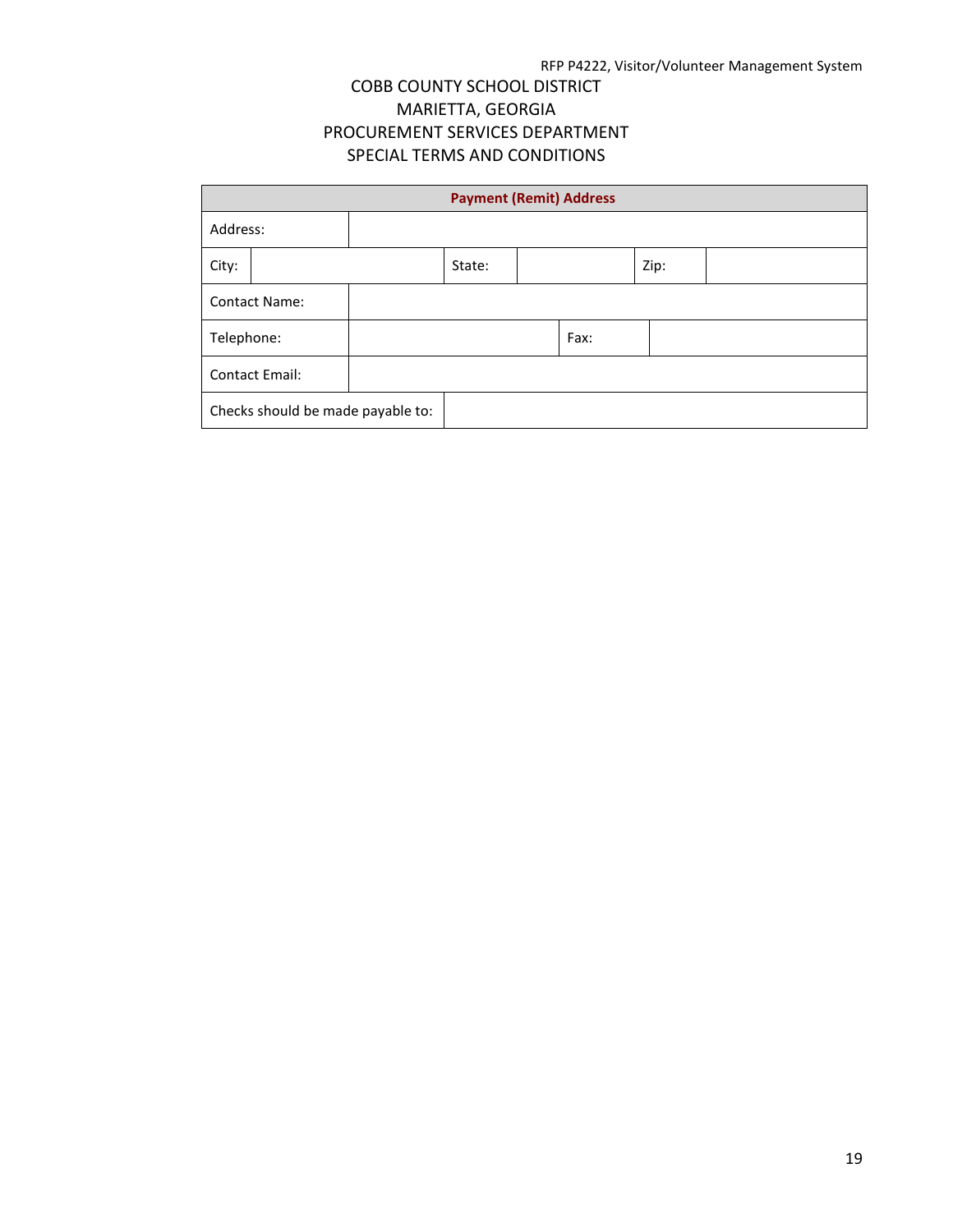### 12.0 REFERENCES (Provide your company references):

*Insert Your Company Name* 

ALL responding vendors must provide references for your company below. It is the vendor's responsibility to provide complete and accurate reference information on the form below; completing ALL fields. Failure to do so can result in CCSD being unable to verify vendor's past work, which may affect CCSD's determination that the vendor is responsive and responsible. Preference may be given to references of similar size and scope. Do not list CCSD as a reference. CCSD reserves the right to consider past experience with vendor.

| Company/Entity:                                                               |                       |  |
|-------------------------------------------------------------------------------|-----------------------|--|
| Address:                                                                      |                       |  |
| Telephone:                                                                    | Fax:                  |  |
| Contact:                                                                      | <b>Contact Email:</b> |  |
| Provide a brief description<br>of services/goods provided<br>including dates. |                       |  |
| Company/Entity:                                                               |                       |  |
| Address:                                                                      |                       |  |
| Telephone:                                                                    | Fax:                  |  |
| Contact:                                                                      | <b>Contact Email:</b> |  |
| Provide a brief description<br>of services/goods provided<br>including dates. |                       |  |
| Company/Entity:                                                               |                       |  |
| Address:                                                                      |                       |  |
| Telephone:                                                                    | Fax:                  |  |
| Contact:                                                                      | <b>Contact Email:</b> |  |
| Provide a brief description<br>of services/goods provided<br>including dates. |                       |  |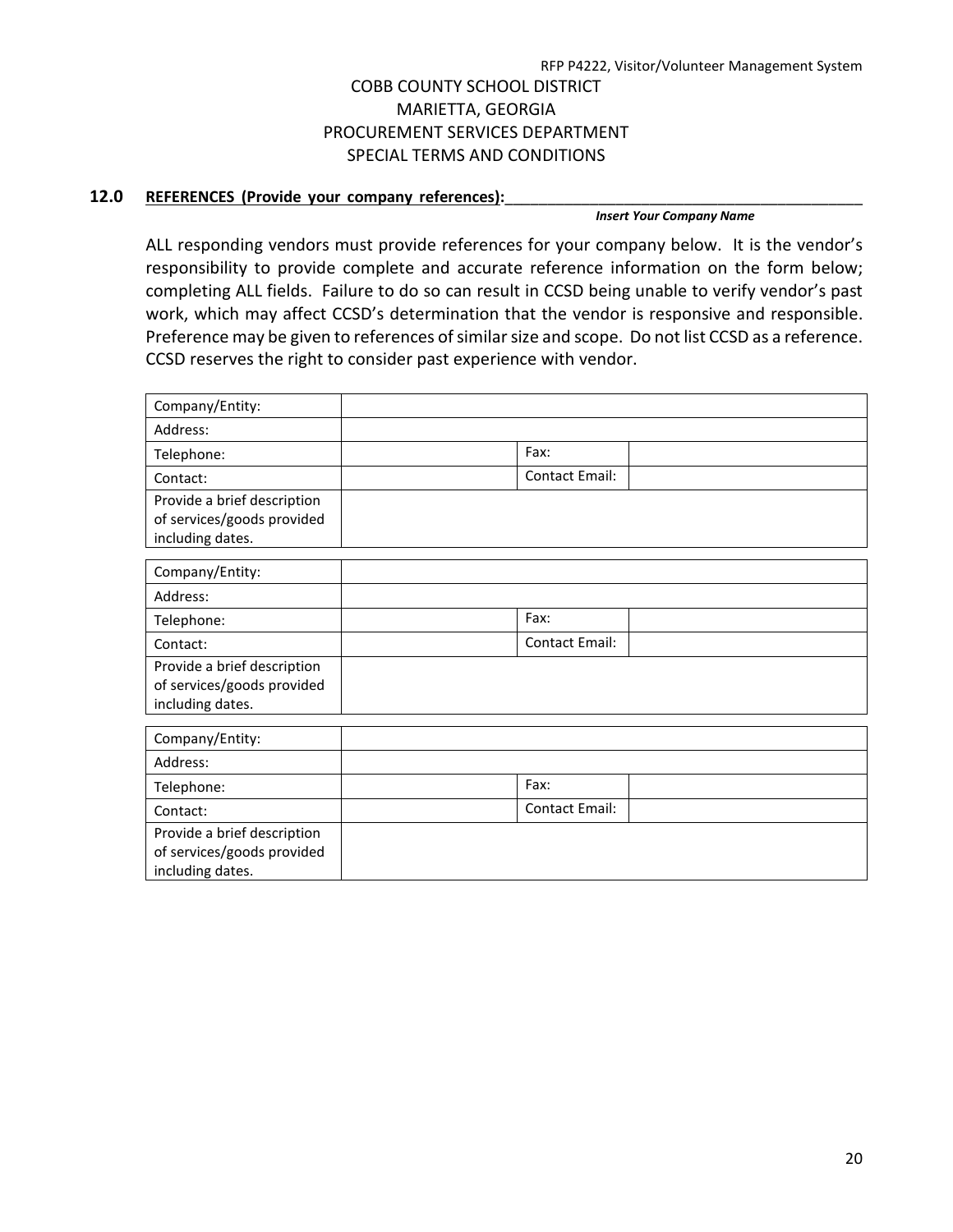## COBB COUNTY SCHOOL DISTRICT MARIETTA, GEORGIA PROCUREMENT SERVICES DEPARTMENT

### CONFLICT OF INTEREST

### ALL PROSPECTIVE VENDORS PLEASE READ CAREFULLY

Please refer to Board Policy BHA, Conflict of Interest, located on the Cobb County School District website at [www.cobbk12.org](http://www.cobbk12.org/) select **Menu**, then select **About,** then select **Board,** then select **Policies and Rules,** then select **Section B** and choose **BHA.**

Any conflict with Board policy and/or administrative rules must be disclosed at the time of proposal submission.

### BOARD MEMBERS:

David Chastain, Chairman David Banks, Vice Chairman Charisse Davis Dr. Jaha Howard Leroy Tre' Hutchins Randy Scamihorn

Brad Wheeler

## EXECUTIVE CABINET MEMBERS:

Chris Ragsdale, Superintendent Dr. Kevin Daniel John Floresta Sherri Hill Brad Johnson Jennifer Lawson Marc Smith Keeli Bowen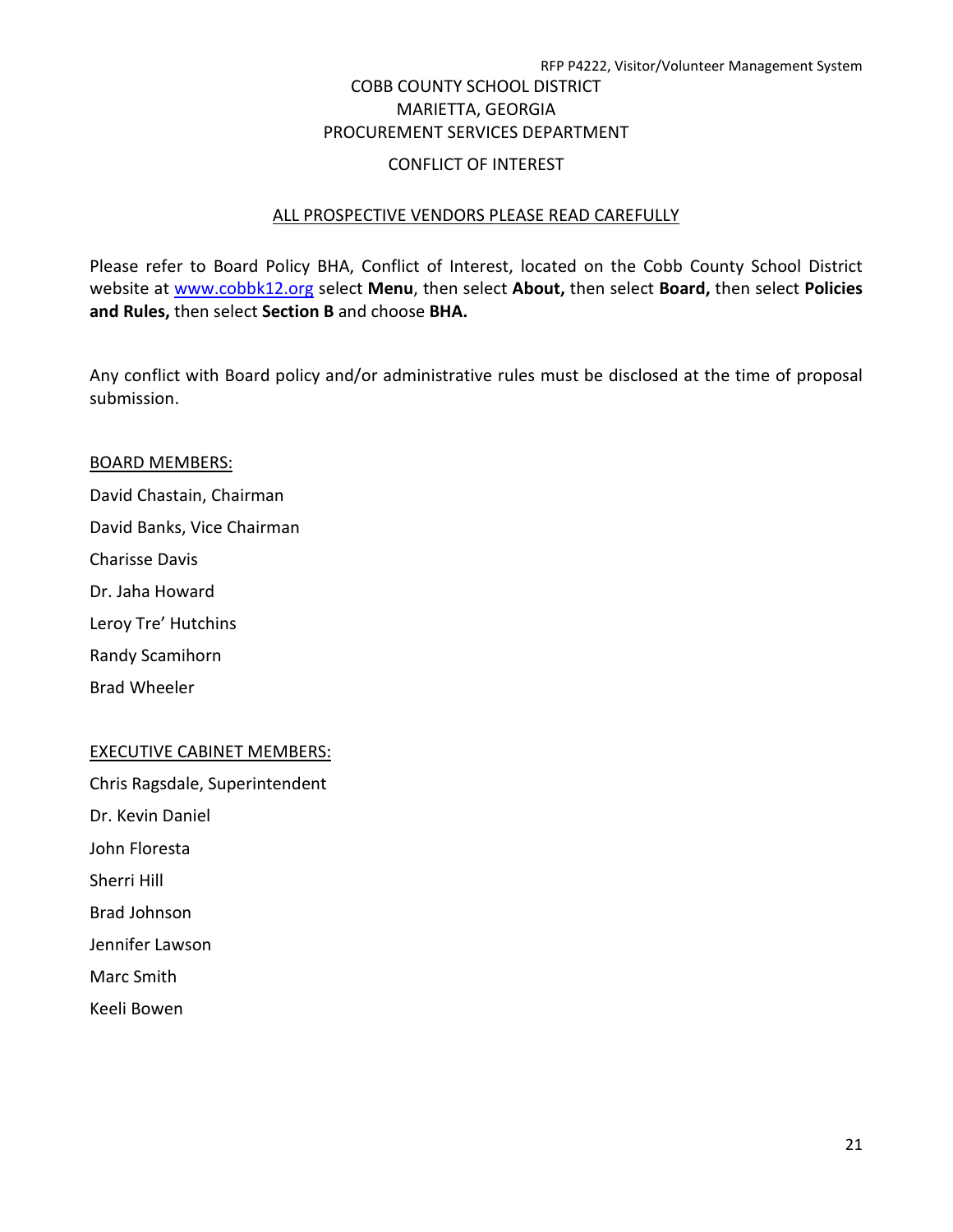## RFP P4222, Visitor/Volunteer Management System COBB COUNTY SCHOOL DISTRICT MARIETTA, GEORGIA PROCUREMENT SERVICES DEPARTMENT GEORGIA SECURITY & IMMIGRATION COMPLIANCE ACT DOCUMENTS **Determine how to comply with the GA Security & Immigration Compliance Act**

This section of the Agreement is related to the Georgia Security and Immigration Compliance Act, O.C.G.A. § 13-10-90 *et seq*. The chart below may assist the Contractor in determining which affidavit(s) must be provided as a provision of entering into this Agreement. If in doubt as to whether a document should be completed and submitted, it is recommended that the Contractor submit the

Information.

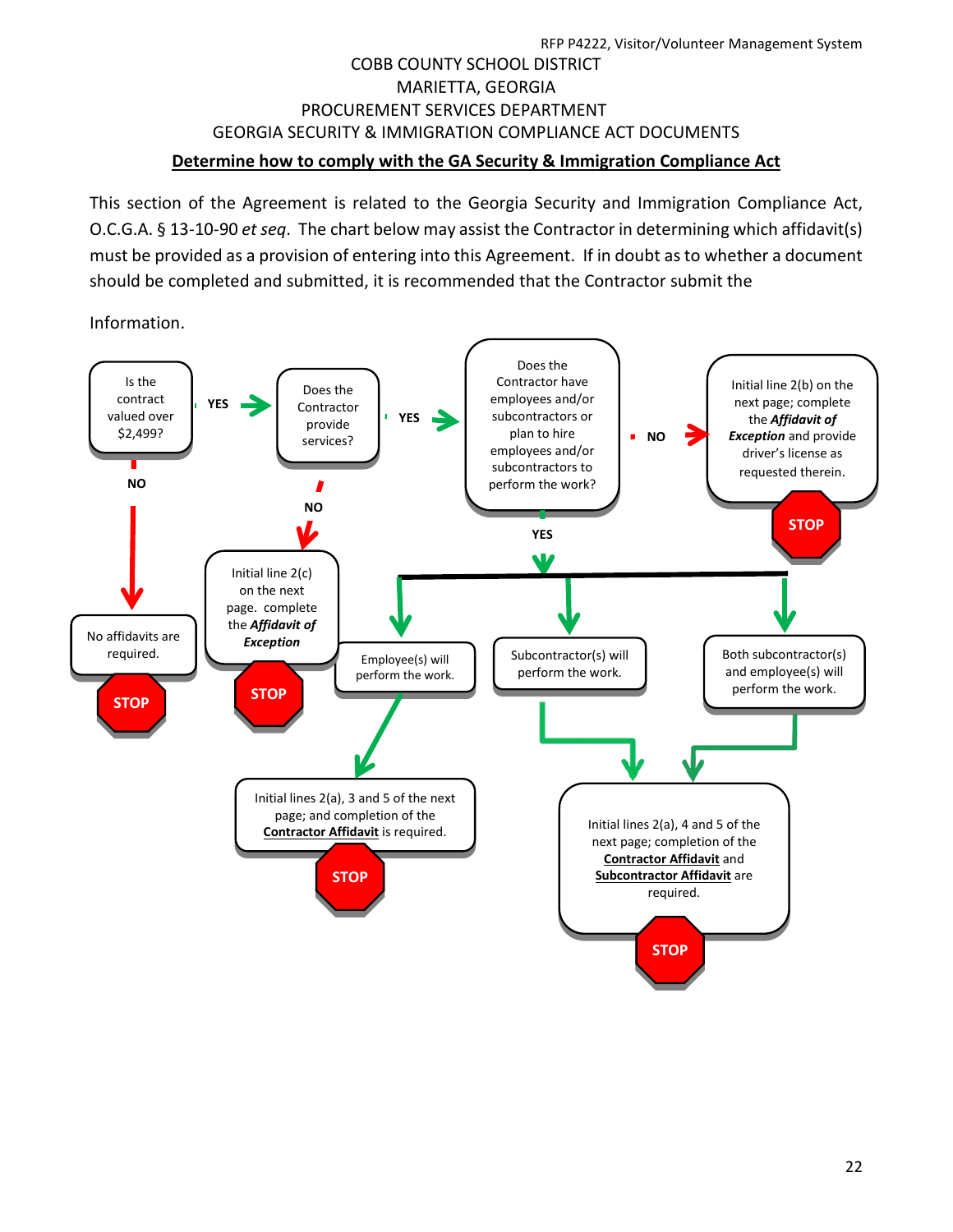## RFP P4222, Visitor/Volunteer Management System COBB COUNTY SCHOOL DISTRICT MARIETTA, GEORGIA PROCUREMENT SERVICES DEPARTMENT GEORGIA SECURITY & IMMIGRATION COMPLIANCE ACT DOCUMENTS **GEORGIA SECURITY AND IMMIGRATION COMPLIANCE ACT OF 2006, AS AMENDED BY**

### **THE ILLEGAL IMMIGRATION REFORM ACT OF 2011, OCGA 13-10-90, ET SEQ.**

### **TO ALL PROSPECTIVE CONTRACTORS:**

**If you are providing services to the Cobb County School District, this completed document, as well as the applicable Georgia Security and Immigration Compliance forms and affidavits referenced herein must be completed, signed, notarized, and submitted with your bid, proposal, or contract.**

- 1) The Cobb County School District shall comply with the Georgia Security and Immigration Compliance Act, as amended, O.C.G.A. § 13-10-90 *et seq.*
- 2) In order to ensure compliance with the Immigration Reform and Control Act of 1986 (IRCA), P.L. 99-603 and the Georgia Security and Immigration Compliance Act of 2006, as amended by the Illegal Immigration Reform Act of 2011, O.C.G.A. § 13-10-90 *et seq.* (collectively the "Act") the contractor ("Contractor") **MUST INITIAL** the statement applicable to Contractor below:
	- (a) *(Initial here)* Contractor represents and warrants that Contractor has registered a[t https://e-verify.uscis.gov/enroll/](https://e-verify.uscis.gov/enroll/) to verify information of all new employees in order to comply with the Act; is authorized to use and uses the federal authorization program; and will continue to use the authorization program throughout the contract period. Contractor further represents, warrants and agrees that it shall execute and return any and all affidavits required by the Act and the rules and regulations issued by the Georgia Department of Labor as set forth at Rule 300-10-1-.01 *et seq. in accordance with the terms thereof*; **(Complete and submit the Contractor Affidavit and Agreement);** OR
	- (b) *(Initial here*) The Contractor is a sole proprietor with no employees, subcontractors, or sub-subcontractors, and it will not use or hire employees, subcontractors, or sub-subcontractors for any work performed for the District under the contract. **This requires submission of a Georgia driver's license or a license from an approved state. (Complete and submit the Affidavit of Exception)**; OR
	- (c) *(Initial here)* The Contractor will provide **goods only** to the District and will not render any services to the District. If your company provides goods along with ancillary services, such as maintenance, repairs, help desk support, customer support, technological support, or any other ancillary services, your company cannot file an Affidavit of Exception and must register with E-Verify. **(Complete and submit the Affidavit of Exception);** OR
	- (d) *(Initial here)* The Contractor is a foreign company and the work performed under the contract will be done in a foreign country by residents of that country. Contractor must comply with any other laws required to perform services in the United States, including but not limited to having an appropriate visa. **(Complete and submit the Affidavit of Exception)**; OR
	- (e) *(Initial here)* The Contractor is an individual who is licensed pursuant to Official Code of Georgia Title 26 or Title 43, or by the State Bar of Georgia; whose license is in good standing, and the Contractor is the individual who will be performing the services under the contract. **(Complete and submit the Affidavit of Exception)**
- 3) *(Initial here)* **Contractor will not employ or contract with any subcontractor** in connection with a covered contract unless the subcontractor is registered, is authorized to use, and uses the federal work authorization program and provides Contractor with all affidavits required by the Act and the rules and regulations issued by the Georgia Department of Labor as set forth at Rule 300-10-1-.01 *et seq.*
- 4) *(Initial here)* Contractor covenants and agrees that, *if Contractor employs or contracts with any subcontractor* in connection with the covered contract under the Act and DOL Rule 300-10-1-.02, then in such event Contractor will secure from each subcontractor at the time of the subcontract, the subcontractor's name and address, the employer identification number/taxpayer identification number applicable to the subcontractor; the date the authorization to use the federal work authorization program was granted to subcontractor; the subcontractor's attestation of the subcontractor's compliance with the Act and Georgia Department of Labor Rule 300-10-1-.2.; and the subcontractor's agreement not to contract with subcontractors unless the subcontractor is registered, authorized to use, and uses the federal work authorization program; and provides subcontractor with all affidavits required by the Act and the rules and regulations issued by the Georgia Department of Labor as set forth at Rule 300-10-1-.01 *et seq.* **(Complete and submit the Subcontractor Affidavit and Agreement)**
- 5) *(Initial here)* Contractor agrees to provide the Cobb County School District with all affidavits of compliance as required by the Act and Georgia Department of Labor Rule 300-10-1-.02, 300-10-1-.03, 300-10-1-.07 and 300-10-1-.08 within five (5) business days of its receipt of any such documents.

**Company Name:**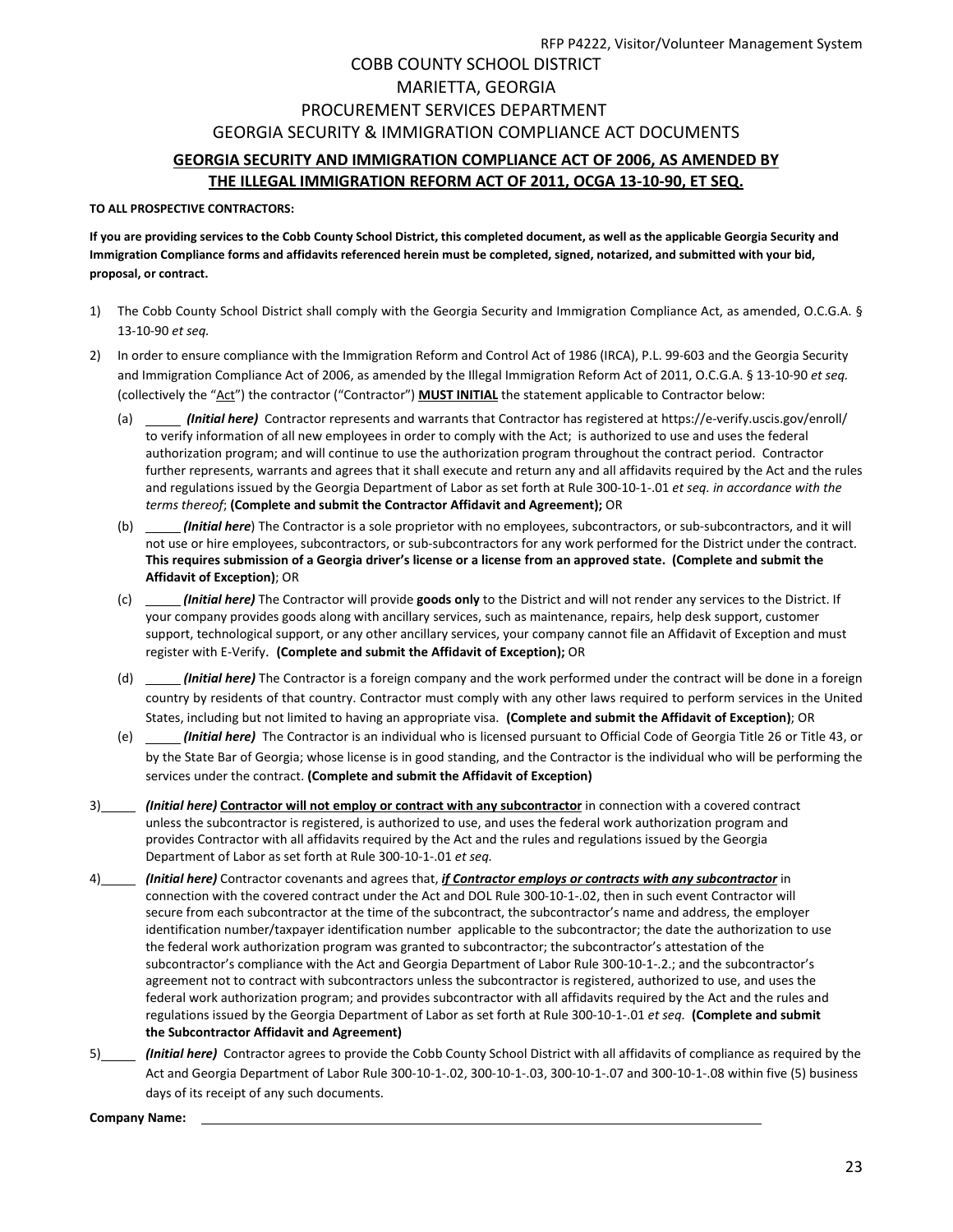RFP P4222, Visitor/Volunteer Management System

### COBB COUNTY SCHOOL DISTRICT

### MARIETTA, GEORGIA

### PROCUREMENT SERVICES DEPARTMENT

### GEORGIA SECURITY & IMMIGRATION COMPLIANCE ACT DOCUMENTS

### **CONTRACTOR AFFIDAVIT PROVIDED PURSUANT TO O.C.G.A. § 13-10-91(b)(1)**

The undersigned contractor ("Contractor") executes this Affidavit to comply with O.C.G.A § 13-10-91 related to any contract to which Contractor is a party that is subject to O.C.G.A. § 13-10-91 and hereby verifies its compliance with O.C.G.A. § 13-10-91, attesting as follows:

- a) The Contractor has registered with, is authorized to use and uses the federal work authorization program commonly known as E-Verify, or any subsequent replacement program;
- b) The Contractor will continue to use the federal work authorization program throughout the contract period, including any renewal or extension thereof;
- c) The Contractor will notify public employer Cobb County School District in the event the Contractor ceases to utilize the federal work authorization program during the contract period, including renewals or extensions thereof;
- d) The Contractor understands that ceasing to utilize the federal work authorization program constitutes a material breach of contract;
- e) The Contractor will contract for the performance of services in satisfaction of such contract only with subcontractors who present an affidavit to the Contractor with the information required by O.C.G.A. § 13-10-91(a), (b), and (c);
- f) The Contractor acknowledges and agrees that this Affidavit shall be incorporated into any contract(s) subject to the provisions of O.C.G.A. § 13-10- 91 for the project listed below to which Contractor is a party after the date hereof without further action or consent by Contractor; and
- g) Contractor acknowledges its responsibility to submit copies of any affidavits, drivers' licenses, and identification cards required pursuant to O.C.G.A. § 13-10-91 to public employer Cobb County School District within five (5) business days of receipt.

**Federal Work Authorization**

| <b>User Identification Number</b><br>(4 to 7 Digit Number)                        |                             |                                                                                                                  |  |
|-----------------------------------------------------------------------------------|-----------------------------|------------------------------------------------------------------------------------------------------------------|--|
| <b>Date of Authorization</b>                                                      |                             |                                                                                                                  |  |
| <b>Contractor/Company Name</b>                                                    |                             |                                                                                                                  |  |
| <b>Email Address</b>                                                              |                             |                                                                                                                  |  |
| <b>Telephone Number</b>                                                           |                             | and the control of the control of the control of the control of the control of the control of the control of the |  |
| <b>Name of Public Employer</b>                                                    | Cobb County School District | <u> 1989 - Andrea Andrew Maria (h. 1989).</u>                                                                    |  |
| I hereby declare under penalty of perjury that the foregoing is true and correct. |                             |                                                                                                                  |  |
|                                                                                   |                             |                                                                                                                  |  |
| Signature of Authorized Officer or Agent                                          |                             |                                                                                                                  |  |
| Printed Name of Authorized Officer or Agent                                       |                             | Title of Authorized Officer or Agent                                                                             |  |
| <b>NOTARY INFORMATION</b>                                                         |                             | <b>Affix Notarial Seal Here</b>                                                                                  |  |
| Notary Public Signature                                                           |                             |                                                                                                                  |  |
|                                                                                   |                             |                                                                                                                  |  |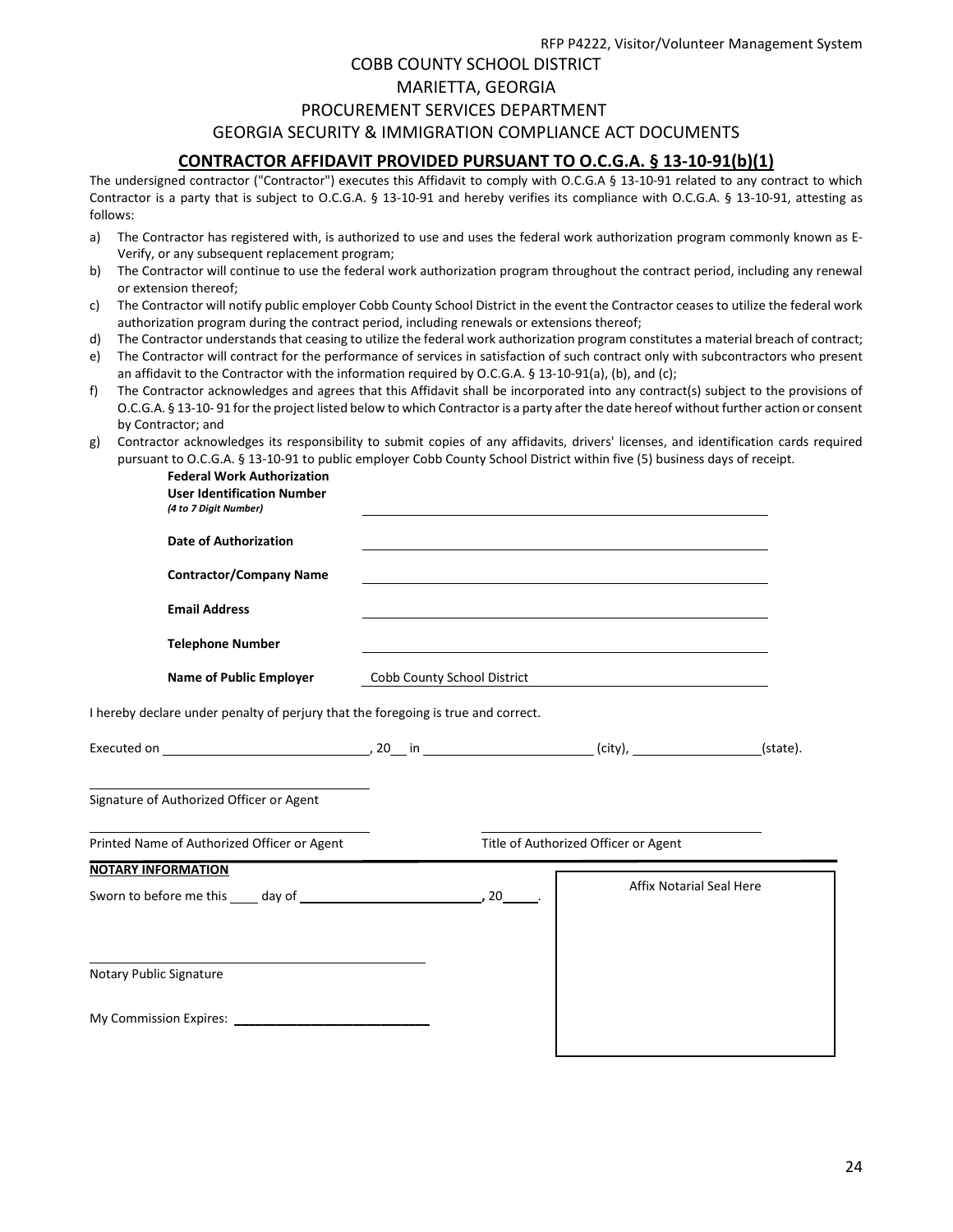## RFP P4222, Visitor/Volunteer Management System COBB COUNTY SCHOOL DISTRICT MARIETTA, GEORGIA PROCUREMENT SERVICES DEPARTMENT GEORGIA SECURITY & IMMIGRATION COMPLIANCE ACT DOCUMENTS **SUBCONTRACTOR AFFIDAVIT PURSUANT TO O.C.G.A. § 13-10-91(b)(3)**

By executing this affidavit, the undersigned subcontractor verifies its compliance with O.C.G.A. § 13-10-91, stating affirmatively that the individual, firm or corporation which is engaged in the physical performance of services under a contract with \_\_\_\_\_\_\_\_\_\_\_\_\_\_\_\_\_\_\_\_\_\_\_\_\_\_\_\_\_\_\_\_ (name of contractor) on behalf of public employer Cobb County School District, has registered with, is authorized to use and uses the federal work authorization program commonly known as E-Verify, or any subsequent replacement program, in accordance with the applicable provisions and deadlines established in O.C.G.A. § 13-10-91. Furthermore, the undersigned subcontractor covenants that it will continue to use the federal work authorization program throughout the contract period, that the undersigned subcontractor will contract for the physical performance of services in the performance of such contract only with sub-subcontractors who present an affidavit to the subcontractor with the information required by O.C.G.A. § 13-10-91(b), and that the subcontractor shall forward notice of receipt of any sub-subcontractor's affidavit to the contractor and School District, together with a copy of such affidavit, within five (5) business days of its receipt of the same. If the undersigned subcontractor receives notice that a sub-subcontractor has received an affidavit from any other contracted sub-subcontractor, the undersigned subcontractor must forward, within five (5) business days of receipt, a copy of the notice, together with copies of such affidavits, to the contractor.

Subcontractor hereby attests that its federal work authorization user identification number and date of authorization are as follows:

| <b>Federal Work Authorization</b><br><b>User Identification Number</b><br>(4 to 7 Digit Number)                                                                                                                                |                             |                                      |          |
|--------------------------------------------------------------------------------------------------------------------------------------------------------------------------------------------------------------------------------|-----------------------------|--------------------------------------|----------|
| <b>Date of Authorization</b>                                                                                                                                                                                                   |                             |                                      |          |
| <b>Name of Subcontractor</b>                                                                                                                                                                                                   |                             |                                      |          |
| <b>Email Address</b>                                                                                                                                                                                                           |                             |                                      |          |
| <b>Telephone Number</b>                                                                                                                                                                                                        |                             |                                      |          |
| <b>Name of Public Employer</b>                                                                                                                                                                                                 | Cobb County School District |                                      |          |
| I hereby declare under penalty of perjury that the foregoing is true and correct.                                                                                                                                              |                             |                                      |          |
|                                                                                                                                                                                                                                |                             |                                      | (state). |
| Signature of Authorized Officer or Agent                                                                                                                                                                                       |                             |                                      |          |
| Printed Name of Authorized Officer or Agent                                                                                                                                                                                    |                             | Title of Authorized Officer or Agent |          |
| <b>NOTARY INFORMATION</b>                                                                                                                                                                                                      |                             | <b>Affix Notarial Seal Here</b>      |          |
|                                                                                                                                                                                                                                |                             |                                      |          |
|                                                                                                                                                                                                                                |                             |                                      |          |
| Notary Public Signature                                                                                                                                                                                                        |                             |                                      |          |
| My Commission Expires: Note that the commission of the control of the control of the control of the control of the control of the control of the control of the control of the control of the control of the control of the co |                             |                                      |          |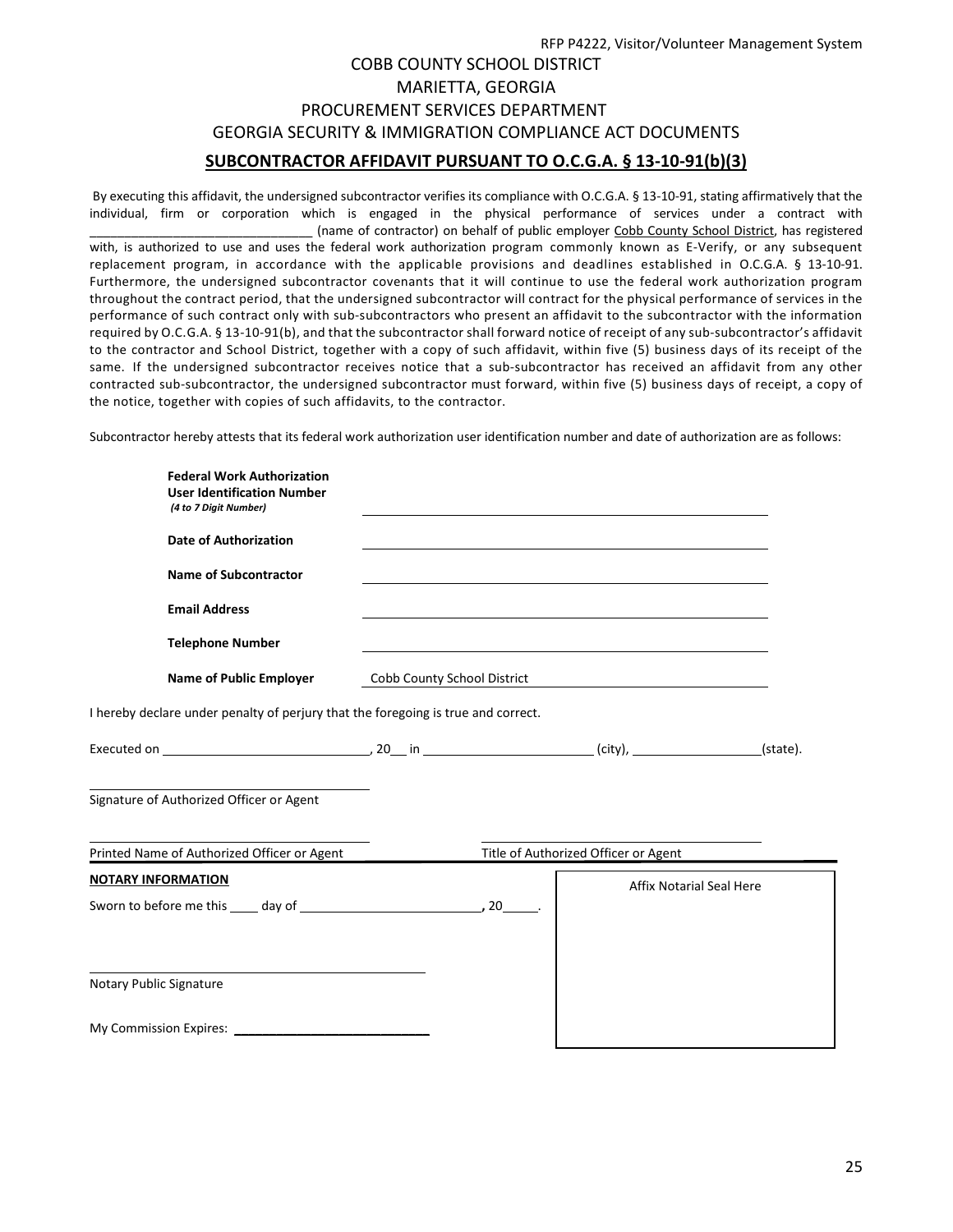## RFP P4222, Visitor/Volunteer Management System COBB COUNTY SCHOOL DISTRICT MARIETTA, GEORGIA PROCUREMENT SERVICES DEPARTMENT GEORGIA SECURITY & IMMIGRATION COMPLIANCE ACT DOCUMENTS

## **AFFIDAVIT OF EXCEPTION PURSUANT TO O.C.G.A. § 13-10-91(b)(5)**

The undersigned, in connection with a proposed contract or subcontract with the Cobb County School District (the "School District") for the physical performance of service in the State of Georgia (the "Contract"), hereby affirms and certifies under penalties of perjury that:

- (a) I am a sole proprietor.
- (b) I do not employ any other persons.
- (c) I do not intend to hire any employees to perform the Contract.
- (d) A true, correct and complete copy of my state issued driver's license or state issued identification card is attached hereto.
- (e) If at any time hereafter I determine that I will need to hire employees to satisfy or complete the physical performance of services under the Contract, then *before* hiring any employees, I will:
	- (i.) Immediately notify the School District and all higher tier contractors (if any) in writing; and
	- (ii.) Register with, participate in and use, a federal work authorization program operated by the United States Department of Homeland Security or any equivalent federal work authorization program operated by the United States Department of Homeland Security to verify information of newly hired employees, pursuant to the Immigration Reform and Control Act of 1986, P.L. 99-603, in accordance with the applicability provisions and deadlines established in O.C.G.A. § 13- 10-90; and
	- (iii.) Provide the School District with all affidavits required by O.C.G.A. § 13-10-90 *et seq*. and Georgia Department of Labor Rule 300-10-1-.01 *et seq*.; OR
- (f) The Contractor will provide **goods only** to the District and will not render any services to the District. If your company provides goods along with ancillary services, such as maintenance, repairs, help desk support, customer support, technological support, or any other ancillary services, your company cannot file an Affidavit of Exception and must register with E-Verify**;** OR
- (g) The Contractor is a foreign company, and the work performed under the contract will be done in a foreign country by residents of that country; OR
- (h) The Contractor is an individual who is licensed pursuant to Official Code of Georgia Title 26 or Title 43, or by the State Bar of Georgia; whose license is in good standing, and the Contractor is the individual who will be performing the services under the contract.

Print Company Name / Name of Sole Proprietor

| BY: Signature of Authorized Officer/Agent of Company/Sole Proprietor<br>Date |                                 |  |  |  |  |  |  |
|------------------------------------------------------------------------------|---------------------------------|--|--|--|--|--|--|
| <b>NOTARY INFORMATION</b>                                                    | <b>Affix Notarial Seal Here</b> |  |  |  |  |  |  |
|                                                                              |                                 |  |  |  |  |  |  |
|                                                                              |                                 |  |  |  |  |  |  |
| Notary Public Signature                                                      |                                 |  |  |  |  |  |  |
| My Commission Expires: __________                                            |                                 |  |  |  |  |  |  |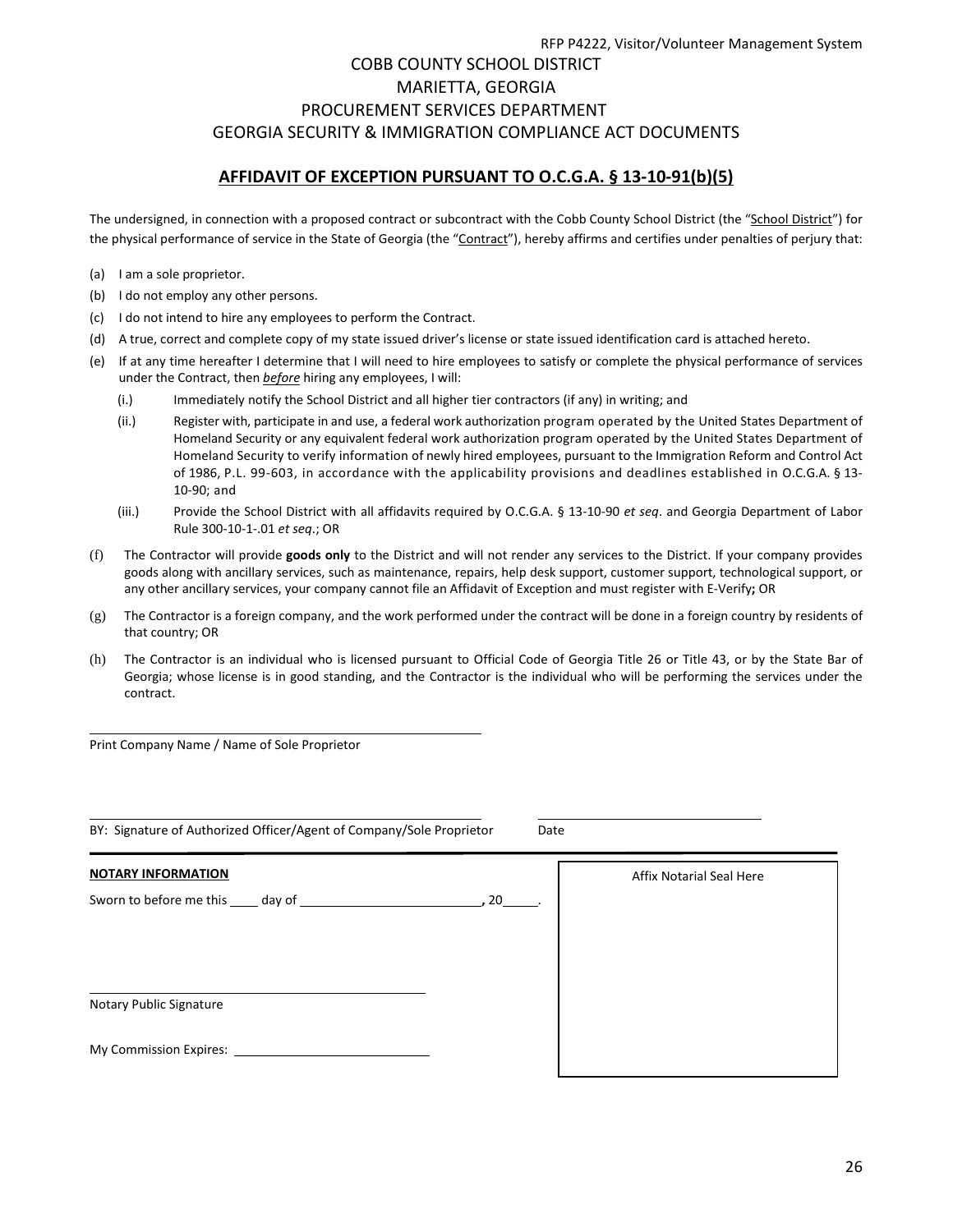## COBB COUNTY SCHOOL DISTRICT MARIETTA, GEORGIA PROCUREMENT SERVICES DEPARTMENT DISCLOSURE OF LOBBYING ACTIVITIES

### **INSTRUCTIONS FOR COMPLETION OF SF-LLL, DISCLOSURE OF LOBBYING ACTIVITIES**

This disclosure form shall be completed by the reporting entity, whether subawardee or prime federal recipient, at the initiation or receipt of a covered federal action, or a material change to a previous filing pursuant to Title 31 U.S.C. Section 1352. The filing of a form is required for each payment or agreement to make payment to any lobbying entity for influencing or attempting to influence an officer or employee of any agency, a member of Congress, an officer or employee of Congress, or an employee of a member of Congress in connection with a covered federal action. Complete all items that apply for both the initial filing and material change report. Refer to the implementing guidance published by the Office of Management and Budget for additional information.

- 1. Identify the type of covered federal action for which lobbying activity is and/or has been secured to influence the outcome of a covered federal action.
- 2. Identify the status of the covered federal action.
- 3. Identify the appropriate classification of this report. If this is a follow-up report caused by a material change to the information previously reported, enter the year and quarter in which the change occurred. Enter the date of the last previously submitted report by this reporting entity for this covered federal action.
- 4. Enter the full name, address, city, state and zip code of the reporting entity. Include congressional district, if known. Check the appropriate classification of the reporting entity that designates if it is, or expects to be, a prime or subaward recipient. Identify the tier of the subawardee, e.g., the first subawardee of the prime is the first tier. Subawards include but are not limited to subcontracts, subgrants and contract awards under grants.
- 5. If the organization filing the report in Item 4 checks "subawardee", then enter the full name, addressee, city, state and zip code of the prime federal recipient. Include congressional district, if known.
- 6. Enter the name of the federal agency making the award or loan commitment. Include at least one organizational level below agency name, if known. For example, Department of Transportation, United States CoastGuard.
- 7. Enter the federal program name or description for the covered federal action (Item 1). If known, enter the full Catalog of Federal Domestic Assistance (CFDA) number for grant, cooperative agreements, loans, and loan commitments.
- 8. Enter the most appropriate federal identifying number available for the federal action identified in Item 1 (e.g., Request for Proposal (RFP) number; Invitation for Bid (IFB) number; grant announcement number; the contract, grant, or loan award number; the application proposal control number assigned by the federal agency). Include prefixes, e.g., "RFP-DE-90-001."
- 9. For a covered federal action where there has been an award or loan commitment by the federal agency, enter the federal amount of the award/loan commitment for the prime entity identified in Item 4 or 5.
- 10. (a) Enter the full name, address, city, state and zip code of the lobbying entity engaged by the reporting entity identified in Item 4 to influence the covered federal action.

(b) Enter the full names of the individual(s) performing services, and include full address if different from 10(a). Enter last name, first name, and middle initial.

- 11. Enter the amount of compensation paid or reasonably expected to be paid by the reporting entity (Item 4) to the lobbying entity (Item 10). Indicate whether the payment has been made (actual) or will be made (planned). Check all boxes that apply. If this is a material change report, enter the cumulative amount of payment made or planned to bemade.
- 12. Check the appropriate box(es). Check all boxes that apply. If payment is made through an in-kind contribution, specify the nature and value of the in-kind payment.
- 13. Check the appropriate box(es). Check all boxes that apply. If other, specify nature.
- 14. Provide a specific and detailed description of the services that the lobbyist has performed, or will be expected to perform, and the date(s) of any services rendered. Include all preparatory and related activity, not just time spent in actual contact with federal officials. Identify the federal official(s) or employee(s) contacted or the officer(s), employee(s), or member(s) of Congress that were contacted.
- 15. Check whether or not a Continuation Sheet(s) is attached.
- 16. The certifying official shall sign and date the form, print his/her name, title, and telephone number.

Public reporting burden for this collection of information is estimated to average 30 minutes per response, including time for reviewing instructions, searching existing data sources, gathering and maintaining the data needed, and completing and reviewing the collection of information. Send comments regarding the burden estimate or any other aspect of this collection of information, including suggestions for reducing this burden, to the Office of Management and Budget, Paperwork Reduction Project (0348-0046), Washington, D.C. 20503.

FORM (Rev. 5/17)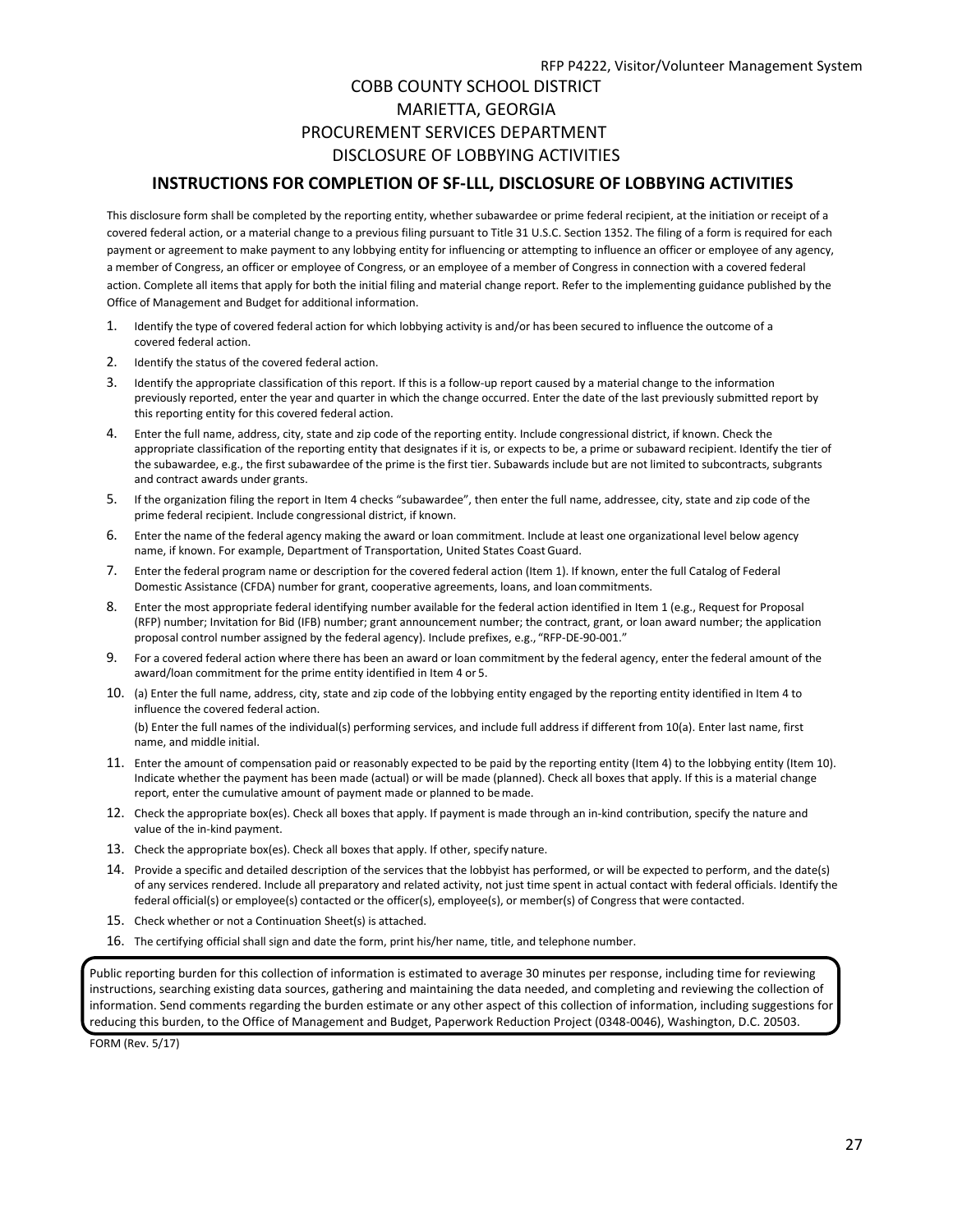### COBB COUNTY SCHOOL DISTRICT MARIETTA, GEORGIA PROCUREMENT SERVICES DEPARTMENT DISCLOSURE OF LOBBYING ACTIVITIES

|                                                                                                                                                                                                                                                                                                                                                                                                                                                             | DISCLUSURE OF LUBBTING ACTIVITIES                                                                                                                                                                                                                                                                                      |                   |                |                                                                      |                                                                                              |                                                                                 |                                                                          |
|-------------------------------------------------------------------------------------------------------------------------------------------------------------------------------------------------------------------------------------------------------------------------------------------------------------------------------------------------------------------------------------------------------------------------------------------------------------|------------------------------------------------------------------------------------------------------------------------------------------------------------------------------------------------------------------------------------------------------------------------------------------------------------------------|-------------------|----------------|----------------------------------------------------------------------|----------------------------------------------------------------------------------------------|---------------------------------------------------------------------------------|--------------------------------------------------------------------------|
|                                                                                                                                                                                                                                                                                                                                                                                                                                                             | Complete this form to disclose lobbying activities pursuant to 31 U.S.C. 1352<br>(See bottom for public burden disclosure.)                                                                                                                                                                                            |                   |                |                                                                      |                                                                                              |                                                                                 | Approved by OMB<br>0348-0046                                             |
| 1.                                                                                                                                                                                                                                                                                                                                                                                                                                                          | <b>Type of Federal Action:</b><br><b>Status of Federal Action:</b><br>2.<br>bid/offer/application<br>Contract<br>a.<br>а.<br>initial award<br>b.<br>b.<br>grant<br>cooperative agreement<br>post-award<br>c.<br>c.<br>d.<br>loan<br>loan guarantee<br>e.<br>f.<br>loan insurance                                       |                   |                | <b>Report Type:</b><br>З.<br>a.<br>b.                                | initial filing<br>material change<br>For Material Change Only:<br>date of last report_______ | year__________quarter_________                                                  |                                                                          |
| 4.                                                                                                                                                                                                                                                                                                                                                                                                                                                          | Name and Address of Reporting Entity:<br>Prime<br>Subawardee<br>Tier, if known:                                                                                                                                                                                                                                        | 5.<br>of Prime:   |                |                                                                      |                                                                                              |                                                                                 | If Reporting Entity in No. 4 is a Subawardee, Enter Name and Address     |
|                                                                                                                                                                                                                                                                                                                                                                                                                                                             | Congressional District, if known:                                                                                                                                                                                                                                                                                      |                   |                | Congressional District, if known:                                    |                                                                                              |                                                                                 |                                                                          |
| 6.                                                                                                                                                                                                                                                                                                                                                                                                                                                          | <b>Federal Department/Agency:</b>                                                                                                                                                                                                                                                                                      | 7.<br><b>NSLP</b> | SBP            | <b>Federal Program Name/Description:</b>                             | <b>SFSP</b>                                                                                  | <b>SMP</b><br>Code of Federal Domestic Assistance (CFDA) Number, if applicable: | <b>CACFP</b>                                                             |
| 8.                                                                                                                                                                                                                                                                                                                                                                                                                                                          | Federal Action Number, if known:                                                                                                                                                                                                                                                                                       | 9.<br>s           |                | Award Amount, if known:                                              |                                                                                              |                                                                                 |                                                                          |
|                                                                                                                                                                                                                                                                                                                                                                                                                                                             | 10. a. Name and Address of Lobbying Entity<br>(if individual, last name, first name, Middle initial):                                                                                                                                                                                                                  | b.<br>10.a.       |                | (last name, first name, middle initial):                             |                                                                                              |                                                                                 | Individuals Performing Services (including address if different from No. |
|                                                                                                                                                                                                                                                                                                                                                                                                                                                             | (Attach Continuation Sheet(s) SF-LLL-A if necessary)                                                                                                                                                                                                                                                                   |                   |                |                                                                      |                                                                                              |                                                                                 |                                                                          |
|                                                                                                                                                                                                                                                                                                                                                                                                                                                             | 11. Amount of Payment (check all that apply):<br>actual<br>planned                                                                                                                                                                                                                                                     |                   | a. retainer    |                                                                      | 13. Type of Payment (check all that apply):                                                  |                                                                                 |                                                                          |
|                                                                                                                                                                                                                                                                                                                                                                                                                                                             | 12. Form of Payment (check all that apply):<br>a. cash<br>b. in-kind; specify: nature<br>value and the contract of the contract of the contract of the contract of the contract of the contract of the contract of the contract of the contract of the contract of the contract of the contract of the contract of the |                   |                | b. one-time fee<br>c. commission<br>d. contingent fee<br>e. deferred |                                                                                              |                                                                                 |                                                                          |
|                                                                                                                                                                                                                                                                                                                                                                                                                                                             |                                                                                                                                                                                                                                                                                                                        |                   |                |                                                                      |                                                                                              |                                                                                 |                                                                          |
|                                                                                                                                                                                                                                                                                                                                                                                                                                                             | 14. Brief description of Services Performed or to be Performed and Date(s) of Service, including officer(s), employee(s), or Member(s) contacted,<br>for Payment indicated in 11:                                                                                                                                      |                   |                |                                                                      |                                                                                              |                                                                                 |                                                                          |
|                                                                                                                                                                                                                                                                                                                                                                                                                                                             | (attach Continuation Sheet(s) SF-LLL-A, if necessary)                                                                                                                                                                                                                                                                  |                   |                |                                                                      |                                                                                              |                                                                                 |                                                                          |
| 15.                                                                                                                                                                                                                                                                                                                                                                                                                                                         | Continuation sheet(s) attached:<br>Yes<br>No                                                                                                                                                                                                                                                                           |                   |                |                                                                      |                                                                                              |                                                                                 |                                                                          |
| Information requested through this form is authorized by title 31 U.S.C. section 1352.<br>16.<br>This disclosure of lobbying activities is a material representation of fact upon which<br>reliance was placed by the tier above when this transaction was made or entered<br>into. This disclosure is required pursuant to 31 U.S.C. 1352. This information will be<br>reported to the Congress semi-annually and will be available for public inspection. |                                                                                                                                                                                                                                                                                                                        | Signature:        |                |                                                                      |                                                                                              |                                                                                 |                                                                          |
|                                                                                                                                                                                                                                                                                                                                                                                                                                                             |                                                                                                                                                                                                                                                                                                                        | Print Name:       |                |                                                                      |                                                                                              |                                                                                 |                                                                          |
|                                                                                                                                                                                                                                                                                                                                                                                                                                                             | Any person who fails to file the required disclosure shall be subject to a civil penalty<br>of not less than \$10,000 and not more than \$100,000 for each such failure.                                                                                                                                               |                   | Title:         |                                                                      |                                                                                              |                                                                                 |                                                                          |
|                                                                                                                                                                                                                                                                                                                                                                                                                                                             |                                                                                                                                                                                                                                                                                                                        |                   | Telephone No.: |                                                                      |                                                                                              | Date:                                                                           |                                                                          |
|                                                                                                                                                                                                                                                                                                                                                                                                                                                             | Federal Use Only:                                                                                                                                                                                                                                                                                                      |                   |                |                                                                      | Authorized for Local Reproduction<br>Standard Form - LLL                                     |                                                                                 |                                                                          |

FORM (Rev. 5/17))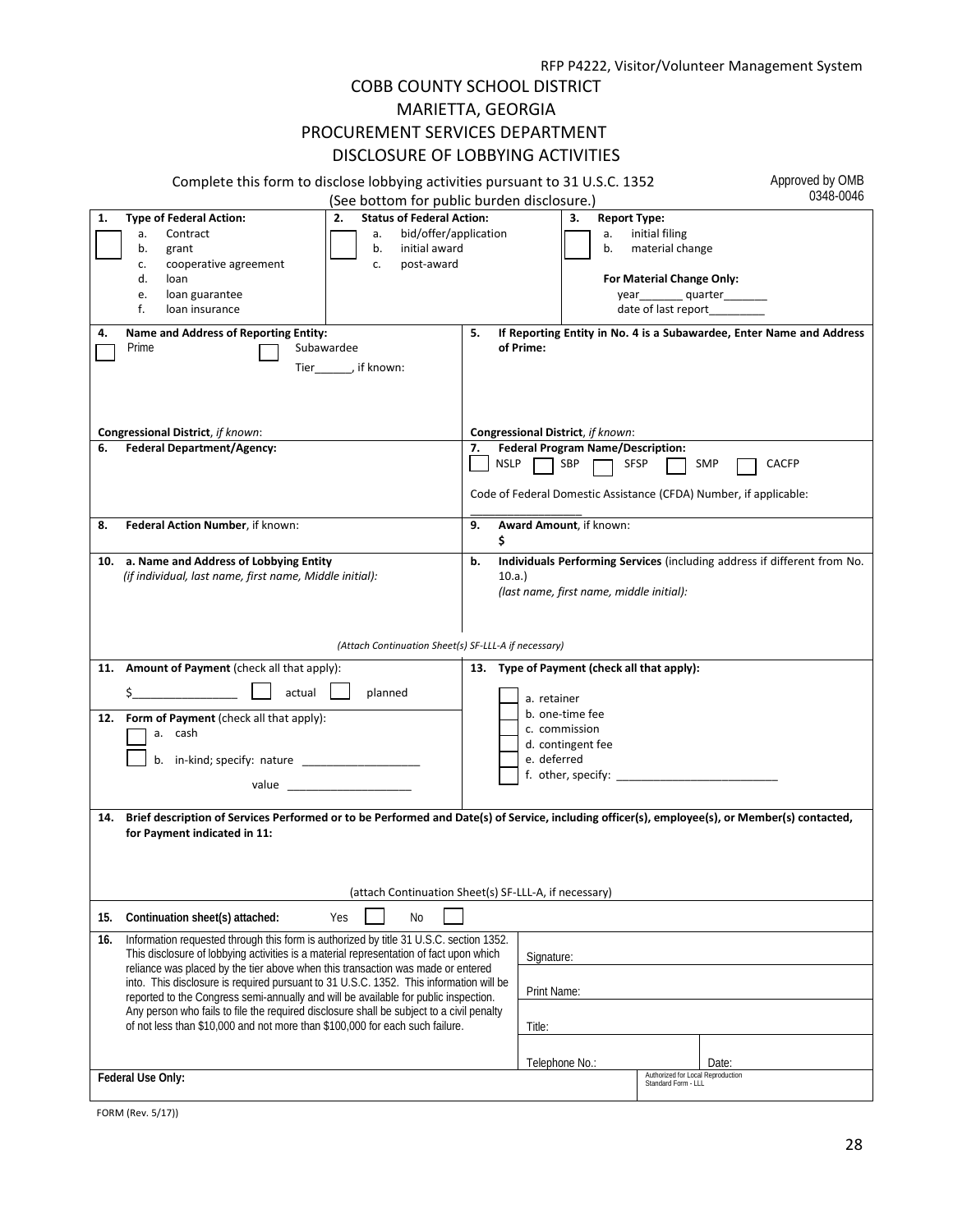## COBB COUNTY SCHOOL DISTRICT MARIETTA, GEORGIA PROCUREMENT SERVICES DEPARTMENT

### **ACKNOWLEDGEMENT AND AGREEMENT**

### **Request for Proposal P4222, Visitor/Volunteer Management System**

**This acknowledgement and agreement must be properly signed and submitted with your proposal. The acknowledgement becomes a part of your proposal and without it your proposal is not complete and will be subject to rejection.**

I, the undersigned, have carefully examined and fully understand both the CCSD General Terms and Conditions and this solicitation in their entirety and agree to conform with every requirement. I certify that I am authorized to sign this proposal for the vendor. I further acknowledge that failure to prepare, submit, or execute this proposal in the exact manner requested will be just cause to reject any or all of my proposal submission.

Withdrawals, cancellations, etc., will not be accepted unless authorization is given by the Director of Procurement Services. In the event my company fails to comply, my company may be removed from the vendors' list.

Failure to respond using the most recent forms/information posted to the CCSD Current Solicitations website may be cause for rejection. It is my company's responsibility to check the CCSD Current Solicitations website for any addenda, responses to vendor questions, or other communications, which may be necessary during the solicitation period. I acknowledge and incorporate each applicable Addendum number listed below in my company's response:

Check all that apply: Addendum No. 1 \_\_\_\_\_, Addendum No. 2 \_\_\_\_\_, Addendum No. 3 \_\_\_\_\_ Addendum No. 4 \_\_\_\_\_, No Addenda\_\_\_\_

### **Prices must remain firm as specified on the award notification letter.**

| Company Name                                                                                | Company Representative's Name (type or print)      |  |
|---------------------------------------------------------------------------------------------|----------------------------------------------------|--|
| <b>Address</b>                                                                              | Representative's Signature (must be signed in ink) |  |
| City, State, and Zip Code                                                                   | <b>E-Mail Address</b>                              |  |
| Date                                                                                        | Telephone Number and Extension                     |  |
| Terms (Net 30 days unless early payment discount<br>is submitted and accepted by the CCSD.) | <b>Fax Number</b>                                  |  |

**Signing the Acknowledgement and Agreement affirms that the original Request for Proposal document has not been altered in any way.**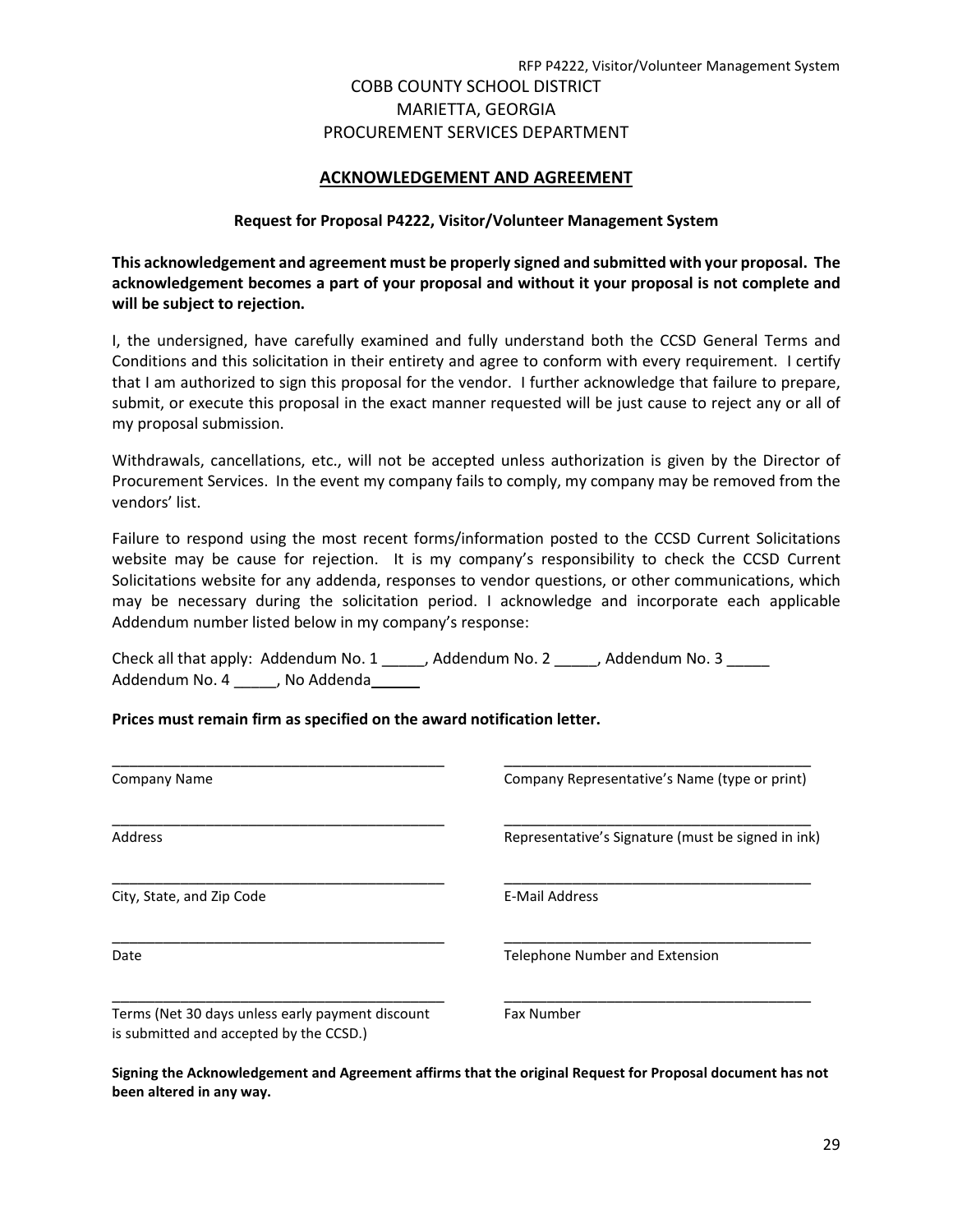## COBB COUNTY SCHOOL DISTRICT MARIETTA, GEORGIA PROCUREMENT SERVICES DEPARTMENT

## **COST PROPOSAL FORM** *(Submit in separate, sealed envelope.)*

**Pricing must be submitted on the form(s) below.** 

**Company Name:** 

| <b>Item</b><br>#                                                                                                                                                                                                                                                                                                                                                                                                                                                                                         | <b>Description</b>                                                                                                                                                                                                                                                                                                                                                                                                                                                  | <b>Estimated</b><br>Quantity | <b>Unit Price</b> | <b>Extended</b><br><b>Price</b> |
|----------------------------------------------------------------------------------------------------------------------------------------------------------------------------------------------------------------------------------------------------------------------------------------------------------------------------------------------------------------------------------------------------------------------------------------------------------------------------------------------------------|---------------------------------------------------------------------------------------------------------------------------------------------------------------------------------------------------------------------------------------------------------------------------------------------------------------------------------------------------------------------------------------------------------------------------------------------------------------------|------------------------------|-------------------|---------------------------------|
| $\mathbf{1}$                                                                                                                                                                                                                                                                                                                                                                                                                                                                                             | Visitor/Volunteer Management System Software<br><b>Solution</b>                                                                                                                                                                                                                                                                                                                                                                                                     | 112                          |                   |                                 |
| $\overline{2}$                                                                                                                                                                                                                                                                                                                                                                                                                                                                                           | Laptop and related peripherals (i.e., printer,<br>scanner, monitor, barcode reader)                                                                                                                                                                                                                                                                                                                                                                                 | 112                          |                   |                                 |
| 3                                                                                                                                                                                                                                                                                                                                                                                                                                                                                                        | Annual Maintenance and Support (billed after first<br>initial year)                                                                                                                                                                                                                                                                                                                                                                                                 | 112                          |                   |                                 |
|                                                                                                                                                                                                                                                                                                                                                                                                                                                                                                          | <b>Additional Related Services</b>                                                                                                                                                                                                                                                                                                                                                                                                                                  |                              |                   | <b>Fee Structure</b>            |
| 4                                                                                                                                                                                                                                                                                                                                                                                                                                                                                                        | Per Section 7.8 of the Special Terms and Conditions, in the event<br>CCSD has failed to include an item(s), responding vendors are asked<br>to provide a fee structure for additional, related items that may be<br>purchased during the award period. Vendors are to identify the<br>pricing source and the associated fee structure. Some example<br>responses are: X% discount below MSRP, X% discount below<br>published catalog pricing; Cost plus X% mark-up. |                              |                   |                                 |
| Per Section 7.9 of the Special Terms and Conditions, in the event<br>CCSD has failed to anticipate all service needs, responding vendors<br>are asked to provide a fee structure for additional, related services<br>5<br>that may be needed during the award period. Vendors are to<br>provide an hourly rate. If awarded the contract, this fee would<br>then apply to service needs that may be identified at a later date.<br>If there are different rates, please provide any/all rate information. |                                                                                                                                                                                                                                                                                                                                                                                                                                                                     |                              |                   |                                 |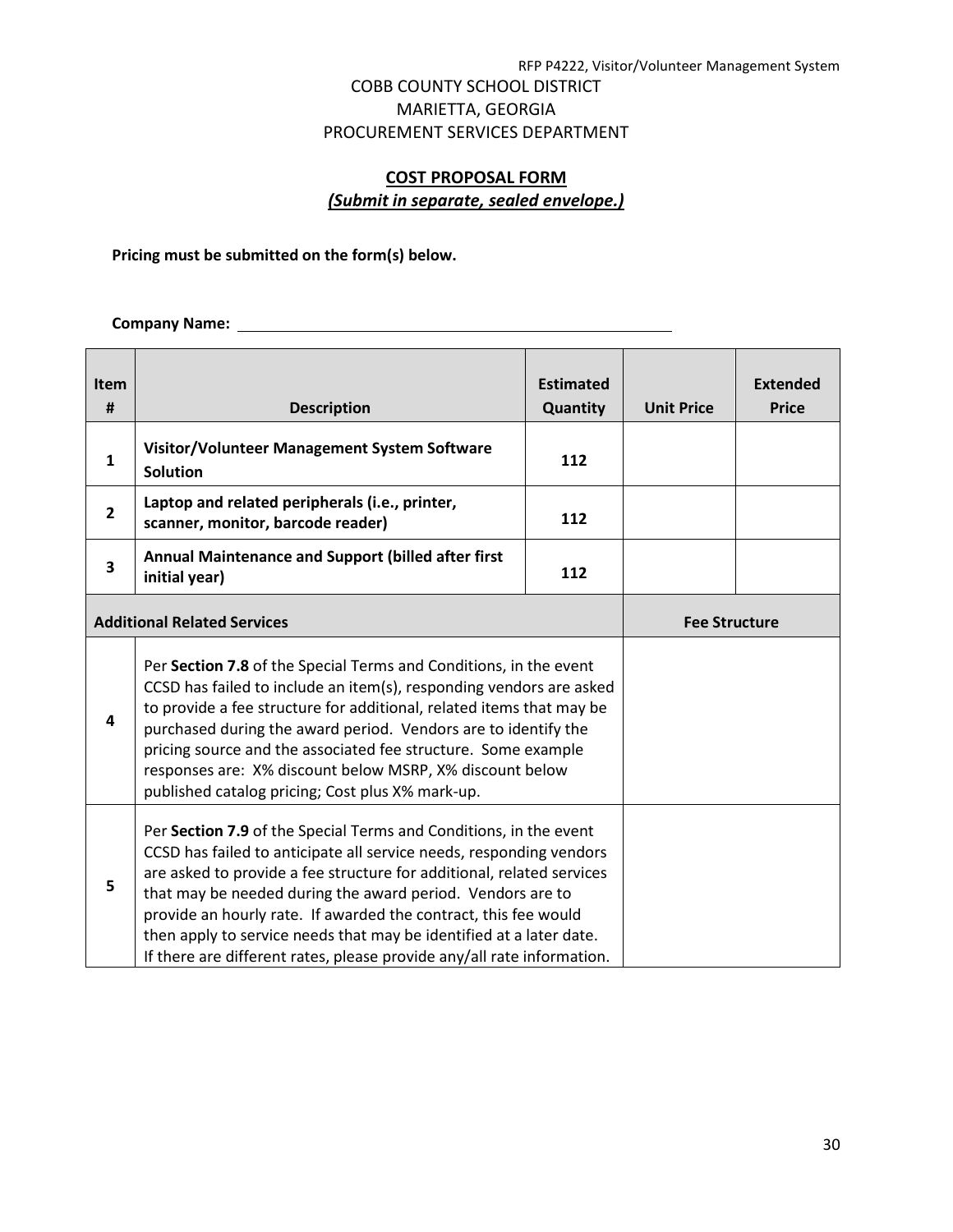### **"NO RESPONSE" REPLY FORM**

It is CCSD's desire to notify all potential vendors; however, we do not want to send notifications to those vendors who may no longer be interested in participating in the CCSD solicitation process.

If you choose not to respond to this RFP, please complete this form and return via email to [debbie.mosher@cobbk12.org.](mailto:debbie.mosher@cobbk12.org)

Thank you for your cooperation.

## "NO RESPONSE" REPLY FORM: **RFP P4222, Visitor/Volunteer Management System**

| 1. Specifications were unclear or restrictive.        | 7. Do not offer the goods or services<br>requested. |
|-------------------------------------------------------|-----------------------------------------------------|
| 2. Could not meet bonding requirements.               | 8. Cannot supply at this time.                      |
| 3. Our schedule will not permit us to<br>respond.     | 9. Cannot meet delivery schedule.                   |
| 4. Terms & Conditions were unclear or<br>restrictive. | 10. Other/Remarks:                                  |
| 5. Could not meet specifications.                     |                                                     |
| 6. Could not meet insurance requirements.             |                                                     |

I hereby submit a "NO RESPONSE" to this RFP for the reason(s) checked below:

I wish to remain on CCSD's vendor list for these goods/services: Yes \_\_\_\_\_\_ No \_\_\_\_\_\_

Company Name Company Representative Name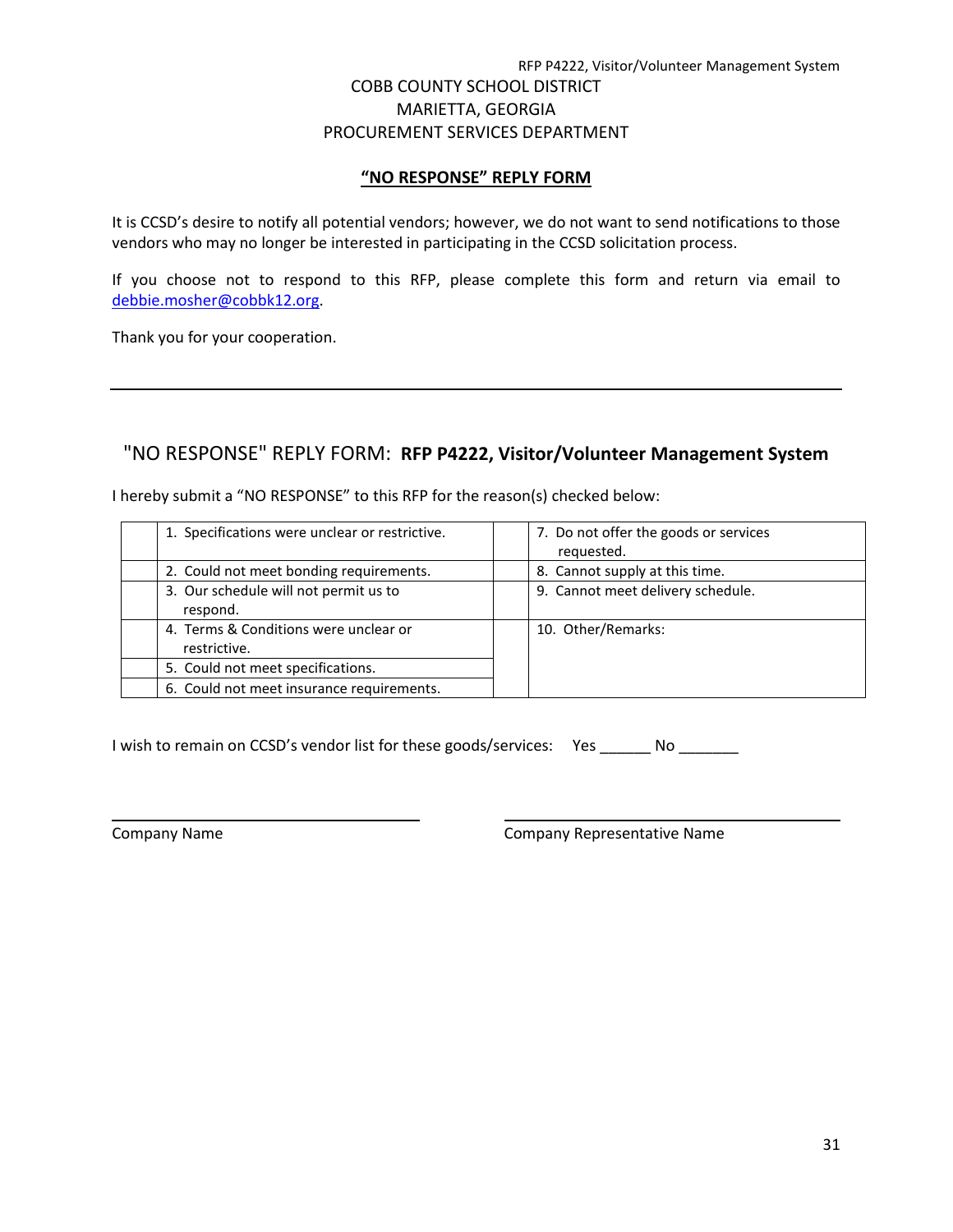## COBB COUNTY SCHOOL DISTRICT MARIETTA, GEORGIA PROCUREMENT SERVICES DEPARTMENT

## **RFP CHECKLIST**

## **RFP P4222, Visitor/Volunteer Management System**

## *We encourage you to save paper. It is not necessary to return this entire document with your response. Please return only the relevant pages on which your company has included a response.*

This checklist is intended to aid in preparation and submission of vendor's response. It may not be all-inclusive. Responsibility rests upon the vendor to ensure all information requested within this document is provided.

- $\Box$  Submitted required number of copies plus an original of the Non-Cost Proposal Information
- **Submitted response in electronic format via USB flash drive or CD.**
- $\Box$  Submitted Vendor Questionnaire
- IRS W-9 Form (October 2018 Rev.)
- $\Box$  Submitted Vendor Reference Form
- $\square$  Submitted Applicable Georgia Security and Immigration Compliance Act OCGA 13-10-90 documents -- signed by an authorized company representative
- $\Box$  Submitted Disclosure of Lobbying Activities: signed by an authorized company representative. **Mark N/A on Form if it does not apply**
- $\Box$  Submitted Acknowledgement and Agreement signed by an authorized company representative
- **Submitted Cost Proposal Form, Page 30**
- $\Box$  Special Terms and Conditions:
	- o **Submitted Non-Cost Proposal Requirements (Section 6.0)**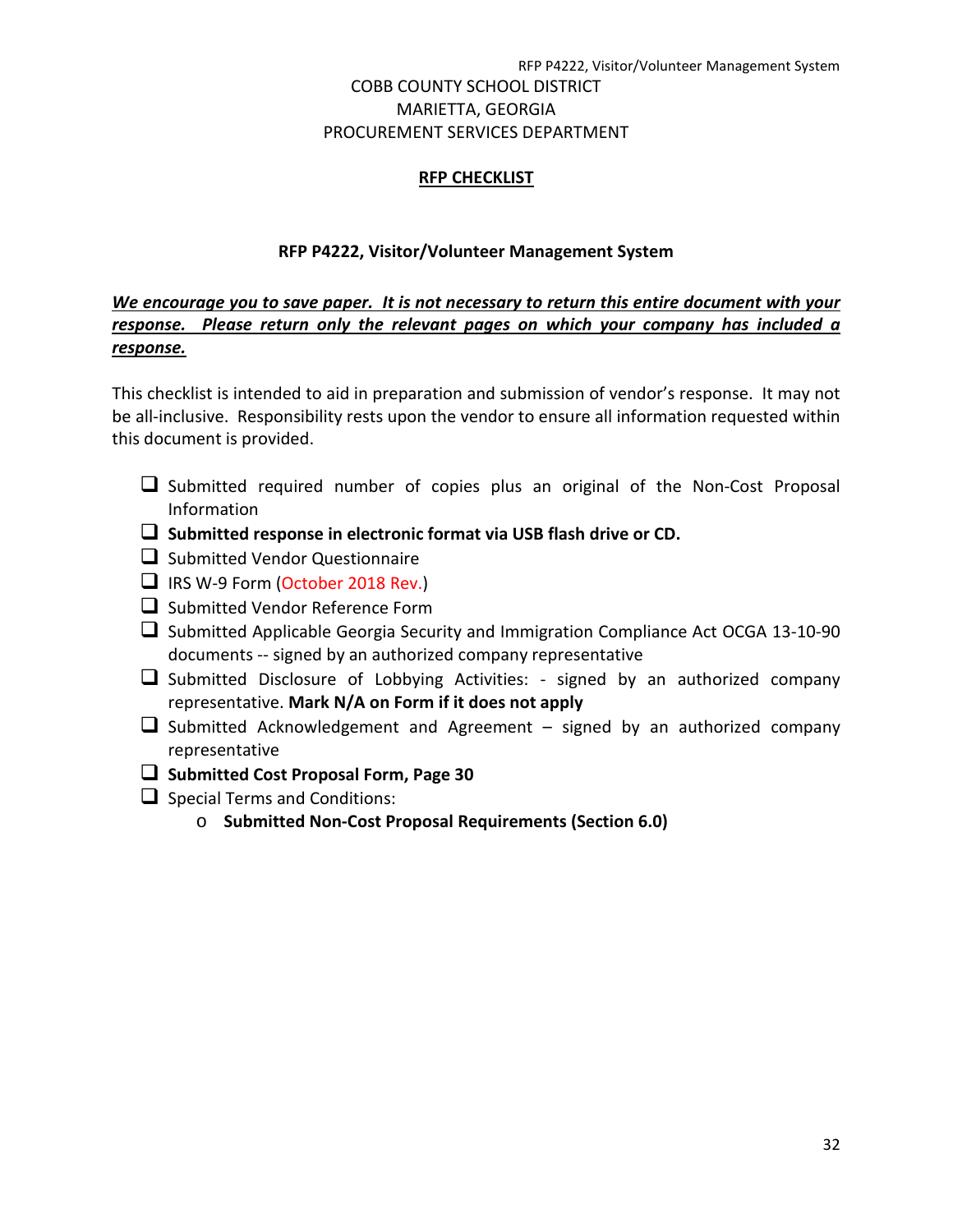## COBB COUNTY SCHOOL DISTRICT MARIETTA, GEORGIA PROCUREMENT SERVICES DEPARTMENT

## **Label**

### **PLEASE CUT LABEL AND SECURELY TAPE TO THE FRONT OF SEALED PROPOSAL PACKAGE.**

| <b>Cobb County School District</b>     |                                            |  |  |  |
|----------------------------------------|--------------------------------------------|--|--|--|
| <b>Procurement Services Department</b> |                                            |  |  |  |
| 6975 Cobb International Blvd.          |                                            |  |  |  |
| Kennesaw, GA 30152                     |                                            |  |  |  |
| <b>Company Name:</b>                   |                                            |  |  |  |
| <b>RFP Number:</b>                     | P4222                                      |  |  |  |
| <b>RFP Name:</b>                       | <b>Visitor/Volunteer Management System</b> |  |  |  |
| Due Date & Time:                       | May 3, 2022 @ 3:00 PM ET                   |  |  |  |
| <b>Procurement Officer:</b>            | <b>Debbie Mosher</b>                       |  |  |  |

**\*\*\*Please tape this return label on your sealed proposal\*\*\***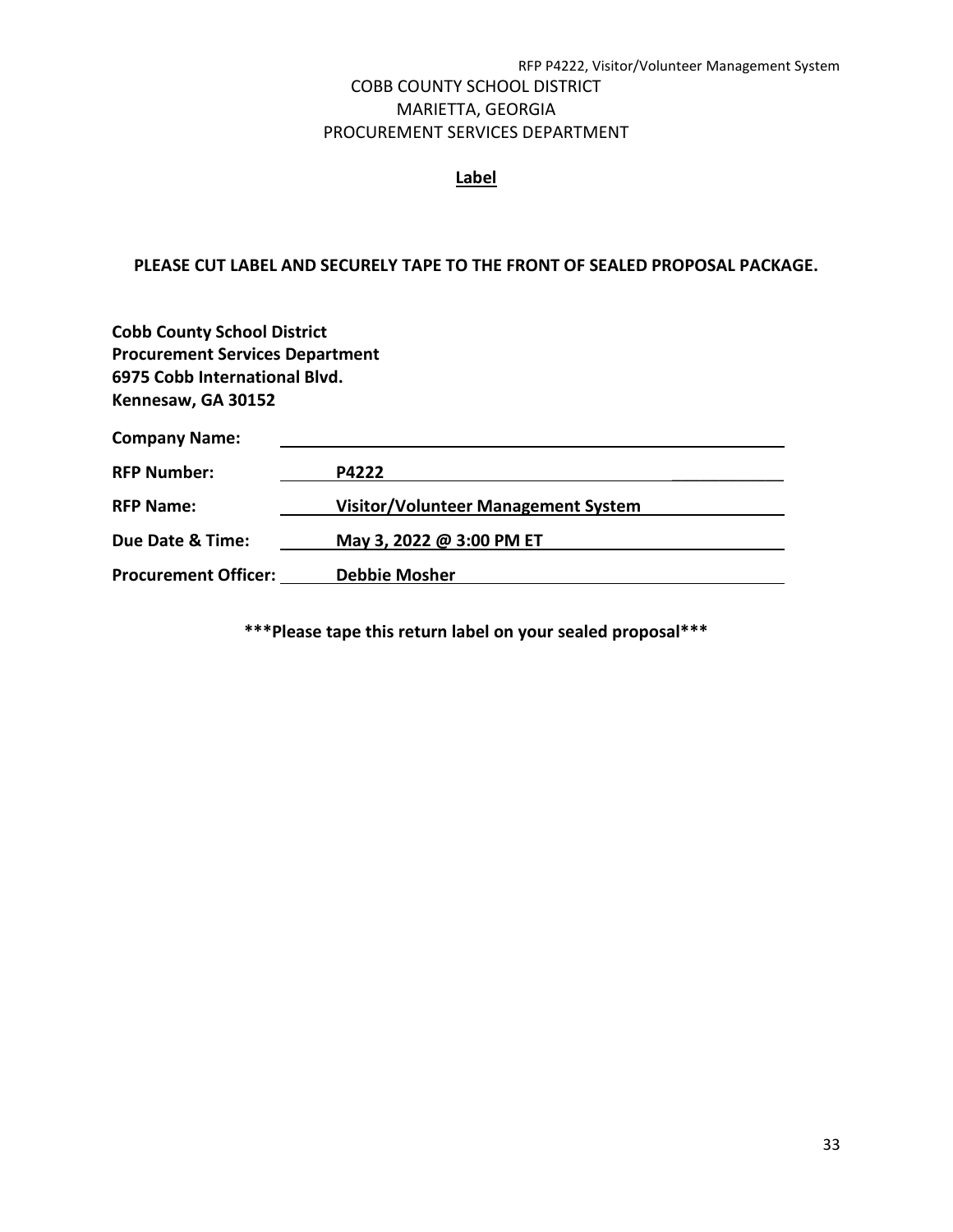## COBB COUNTY SCHOOL DISTRICT MARIETTA, GEORGIA PROCUREMENT SERVICES DEPARTMENT **School List**

| <b>ELEMENTARY SCHOOLS</b> |              |                           |                   |
|---------------------------|--------------|---------------------------|-------------------|
| <b>School Name</b>        | Phone        | <b>Address</b>            | City, Zip         |
| Acworth                   | 770.975.6600 | 4220 Cantrell Road        | Acworth, 30101    |
| Addison                   | 770.578.2700 | 3055 Ebenezer Road        | Marietta, 30066   |
| Argyle                    | 678.842.6800 | 2420 Spring Road          | Smyrna, 30080     |
| Austell                   | 770.819.5804 | 5600 Mulberry Street      | Austell, 30106    |
| Baker                     | 770.975.6629 | 2361 Baker Road, NW       | Acworth, 30101    |
| <b>Bells Ferry</b>        | 678.594.8950 | 2600 Bells Ferry Road     | Marietta, 30066   |
| <b>Belmont Hills</b>      | 678.842.6810 | 605 Glendale Place        | Smyrna, 30080     |
| <b>Big Shanty</b>         | 678.594.8023 | 1575 Ben King Road        | Kennesaw, 30144   |
| <b>Birney</b>             | 678.842.6824 | 775 Smyrna-Pwdr Sprgs St. | Marietta, 30060   |
| Blackwell                 | 678.494.7600 | 3470 Canton Road          | Marietta, 30066   |
| Brumby                    | 770.916.7070 | 815 Terrell Mill Rd. SE   | Marietta, 30067   |
| <b>Bryant</b>             | 770.819.2402 | 6800 Factory Shoals Road  | Mableton, 30126   |
| <b>Bullard</b>            | 678.594.8720 | 3656 Old Stilesboro Road  | Kennesaw, 30152   |
| Chalker                   | 678.494.7621 | 325 North Booth Road      | Kennesaw, 30144   |
| Cheatham Hill             | 678.594.8034 | 1350 John Ward Road SW    | Marietta, 30064   |
| City View                 | 770-819-2553 | 285 South Gordon Road     | Mableton, 30126   |
| Clarkdale                 | 770.819.2422 | 4725 Ewing Road           | Austell, 30106    |
| Clay – Harmony Leland     | 770.819.0736 | 6326 Factory Shoals Rd    | Mableton, 30126   |
| Compton                   | 770.222.3700 | 3450 New Macland Road     | Pwdr Sprgs, 30127 |
| Davis                     | 678.494.7636 | 2433 Jamerson Road        | Marietta, 30066   |
| Dowell                    | 678.594.8059 | 2121 West Sandtown Road   | Marietta, 30064   |
| Due West                  | 678.594.8071 | 3900 Due West Road        | Marietta, 30064   |
| East Side                 | 770.578.7200 | 3850 Roswell Road         | Marietta, 30062   |
| Eastvalley                | 770.578.7214 | 2570 Lower Roswell Road   | Marietta, 30067   |
| <b>Fair Oaks</b>          | 678.594.8080 | 407 Barber Road           | Marietta, 30060   |
| Ford                      | 678.594.8092 | 1345 Mars Hill Road       | Acworth, 30101    |
| Frey                      | 770.975.6655 | 2865 Mars Hill Road       | Acworth, 30101    |
| <b>Garrison Mill</b>      | 770.642.5600 | 4111 Wesley Chapel Road   | Marietta, 30062   |
| Green Acres               | 678.842.6905 | 2000 Gober Avenue         | Smyrna, 30080     |
| Hayes                     | 678.594.8127 | 1501 Kennesaw-Due W. Rd.  | Kennesaw, 30152   |
| <b>Hendricks</b>          | 770.819.2387 | 5243 Meadows Road         | Pwdr Spgs, 30127  |
| Hollydale                 | 678.594.8143 | 2901 Bay Berry Drive      | Marietta, 30008   |
| Keheley                   | 678.494.7836 | 1985 Kemp Road            | Marietta, 30066   |
| Kemp                      | 678.594.8158 | 865 Corner Road           | Pwdr Sprgs, 30127 |
| Kennesaw (K-2)            | 678.594.8172 | 3155 Jiles Road           | Kennesaw, 30144   |
| Kincaid                   | 770.578.7238 | 1410 Kincaid Road         | Marietta, 30066   |
| <b>King Springs</b>       | 678.842.6944 | 1041 Reed Road            | Smyrna, 30082     |
| LaBelle                   | 678.842.6955 | 230 Cresson Drive         | Marietta, 30060   |
| Lewis                     | 770.975.6673 | 4179 Jim Owens Road       | Kennesaw, 30152   |
| Mableton                  | 770.819.2513 | 5220 Church Street        | Mableton, 30126   |
| McCall (K-1)              | 770 975-6775 | 4496 Dixie Avenue         | Acworth, 30101    |
| Milford                   | 678.842.6966 | 2390 Austell Road         | Marietta, 30008   |
| Mount Bethel              | 770.578.7248 | 1210 Johnson Ferry Road   | Marietta, 30068   |
| Mountain View             | 770.578.7265 | 3151 Sandy Plains Road    | Marietta, 30066   |
| Murdock                   | 770.509.5071 | 2320 Murdock Road         | Marietta, 30062   |
| Nicholson                 | 770.928.5573 | 1599 Shallowford Road     | Marietta, 30066   |
| Nickajack                 | 678.842.5814 | 4555 Mavell Road SE       | Smyrna, 30082     |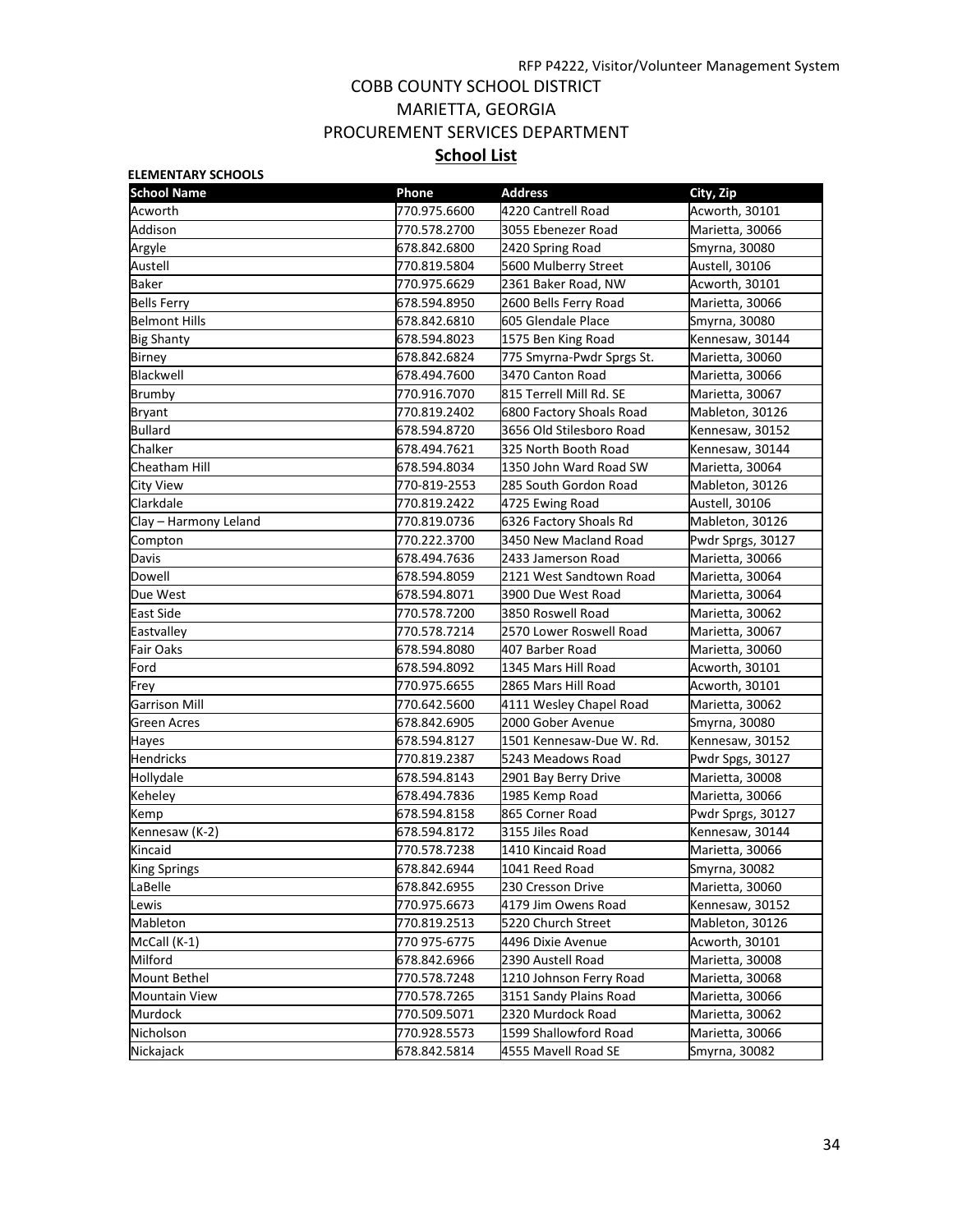## COBB COUNTY SCHOOL DISTRICT MARIETTA, GEORGIA PROCUREMENT SERVICES DEPARTMENT **School List**

### **ELEMENTARY SCHOOLS cont. School Name Phone Address City, Zip** Norton Park 678.842.5833 3041 Gray Road Smyrna, 30082 Pickett's Mill 770-975.7172 6400 Old Stilesboro Road Acworth, 30101 Pitner 678.594.8320 4575 Wade Green Road Acworth, 30101 Powder Springs 770.222.3746 4570 Grady Grier Drive Pwdr Sprgs, 30127 Powers Ferry **770.578.7936 403 Powers Ferry Road** Marietta, 30067 Riverside 770.819.5851 461 South Gordon Road Mableton, 30126 Rocky Mount 770.591.5050 2400 Rocky Mountain Road Marietta, 30066 Russell **1770.437.5937** 3920 South Hurt Road Smyrna, 30082 Sanders 770.819.2568 1550 Anderson Mill Road SW Austell, 30106 Sedalia Park **1988 1898 12230 Lower Roswell Road** Marietta, 30068 Shallowford Falls 770.642.5610 3529 Lassiter Road Marietta, 30062 Smyrna 678.842.6741 1099 Fleming Street Smyrna, 30080 Sope Creek 770.916.7085 3320 Paper Mill Road Marietta, 30067 Still 678.594.8287 870 Casteel Road Pwdr Sprgs, 30127 Teasley 770.437.5945 3640 Spring Hill Parkway Smyrna, 30080 Timber Ridge **770.642.5621** 5000 Timber Ridge Road Marietta, 30068 Tritt 770.642.5630 4435 Post Oak Tritt Road Marietta, 30062 Varner 770.222.3775 4761 Gaydon Road Pwdr Sprgs, 30127 Vaughan 678.594.8298 5950 Nichols Road Pwdr Sprgs, 30127

#### **MIDDLE SCHOOLS**

| <b>School Name</b>     | Phone        | <b>Address</b>              | City, Zip         |
|------------------------|--------------|-----------------------------|-------------------|
| Awtrey                 | 770.975.6615 | 3601 Nowlin Road            | Kennesaw, 30144   |
| <b>Barber</b>          | 770.975.6764 | 4222 Cantrell Road          | Acworth, 30101    |
| Campbell               | 678.842.6873 | 3295 S. Atlanta Road        | Smyrna, 30080     |
| Cooper                 | 770.819.2438 | 4605 Ewing Road             | Austell, 30106    |
| Daniell                | 678.594.8048 | 2900 Scott Road             | Marietta, 30066   |
| Dickerson              | 770.578.2710 | 855 Woodlawn Drive          | Marietta, 30068   |
| Dodgen                 | 770.578.2726 | 1725 Bill Murdock Road      | Marietta, 30062   |
| Durham                 | 770.975.6641 | 2891 Mars Hill Road NW      | Acworth, 30101    |
| East Cobb              | 770.578.2740 | 825 Terrell Mill Rd. SE     | Marietta, 30067   |
| Floyd                  | 770.819.2453 | 4803 Floyd Road             | Mableton, 30126   |
| Garrett                | 770.819.2466 | 5235 Austell-Pwdr Sprgs Rd. | Austell, 30106    |
| Griffin                | 678.842.6917 | 4010 King Springs Rd.       | Smyrna, 30082     |
| <b>Hightower Trail</b> | 770.578.7225 | 3905 Post Oak Tritt Road    | Marietta, 30062   |
| Lindley - 6th Grade    | 770.819.2414 | 1550 Pebblebrook Circle     | Mableton, 30126   |
| Lindley - 7th & 8th    | 770.819.2496 | 50 Veterans Mem. Highway    | Mableton, 30126   |
| Lost Mountain          | 678.594.8224 | 700 Old Mountain Road       | Kennesaw, 30152   |
| Lovinggood             | 678.331.3015 | 3825 Luther Ward Road       | Pwdr Sprgs, 30127 |
| Mabry                  | 770.928.5546 | 2700 Jims Road              | Marietta, 30066   |
| <b>McCleskev</b>       | 770.928.5560 | 4080 Maybreeze Road         | Marietta, 30066   |
| <b>McClure</b>         | 678.331.8131 | 3660 Old Stilesboro Road    | Kennesaw, 30152   |
| Palmer                 | 770.591.5020 | 690 North Booth Road        | Kennesaw, 30144   |
| Pearson                | 770.429.6012 | 240 Barber Rd. SE           | Marietta, 30060   |
| Pine Mountain          | 678.594.8252 | 2720 Pine Mountain Circle   | Kennesaw, 30152   |
| Simpson                | 770.971.4711 | 3340 Trickum Road           | Marietta, 30066   |
| Smitha                 | 678.594.8267 | 2025 Powder Springs Road    | Marietta, 30064   |
| Tapp                   | 770.222.3758 | 3900 Macedonia Road         | Pwdr Sprgs, 30127 |